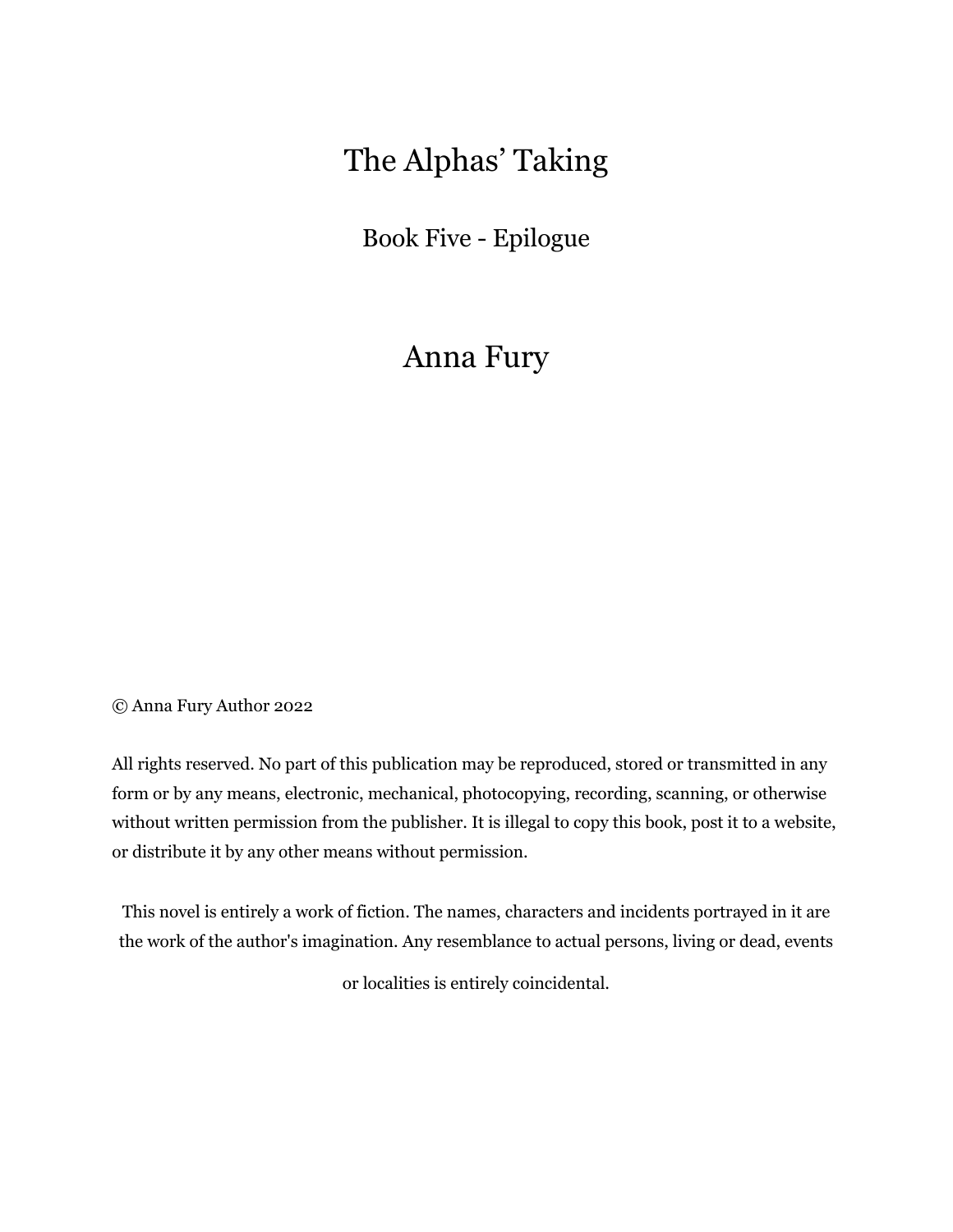## Alice

"Alice, your order arrived today, just in time," Betty whispers as she sets a box down on the bar next to me. Chuckling, I look up at Stone's mother to find her winking at me.

"There's no need to be hush-hush, Betty," my mate says with a smile from behind the bar. "Ri took Mal in town for lunch at the bar."

"Oh good!" Betty claps her hands together and winks at Mitchell. "Make me a gin martini? I cannot wait for this baby shower tomorrow. You really think Mal doesn't know yet?"

Smirking at Mitchell, I nod in affirmation. "She's such an introvert, and I think how she told us all like, in a very lowkey way, means that's probably all she envisioned doing."

Betty sucks her lips inward as if she's zipping the secret inside before reaching for the drink Mitchell slides across the countertop.

She's practically humming with excitement. We all are. It's been three weeks since shit hit the fan with the Task Force. Three weeks of blissful peace and love and togetherness. Mal announced her pregnancy not long after we all recovered from the attack.

Stone comes through the front door with a conspiratorial wink in my direction, then wraps Betty up in a big hug before taking her drink and sipping it loudly.

"Stone Alistair," she chides, but there's no bark in her tone at all.

"Did they arrive?" he whispers, nodding at the box.

Mitchell laughs again, shaking his head as he prepares another martini for Betty.

"They did," I confirm, patting the box lovingly with my fingertips. I can't wait to give Mal my gift. "Can you come help me with something later? I have one last surprise I want to finalize."

"Hell yeah," Stone agrees, taking Betty's martini as she grabs the new one.

"Anything I can do to help?" Clay's deep baritone rolls through the bar as Stone clenches his jaw. He and Clay still aren't seeing eye to eye, but it's beyond me why they wouldn't. Clay is the freaking greatest. He's almost single-handedly rebuilt Betty's store, even adding some things she never had before, like real dressing rooms with doors and an optimized checkout station.

I waggle my brows at Stone as Clay stalks behind the bar, standing next to Mitchell. His green eyes flick over to Stone, but cloud over as he schools his face into neutral shape.

I smile big at my newest friend. I fucking like him. A *lot* lot. There's soul-deep gratitude in my heart for Clay, because without his intervention, I wouldn't be loving my mate right now. I'd be mourning him. Nothing will ever convince me Clay's not a good guy. "I'd love your help in the morning. We need to get the decorations up really fast after breakfast, so it's all hands on deck."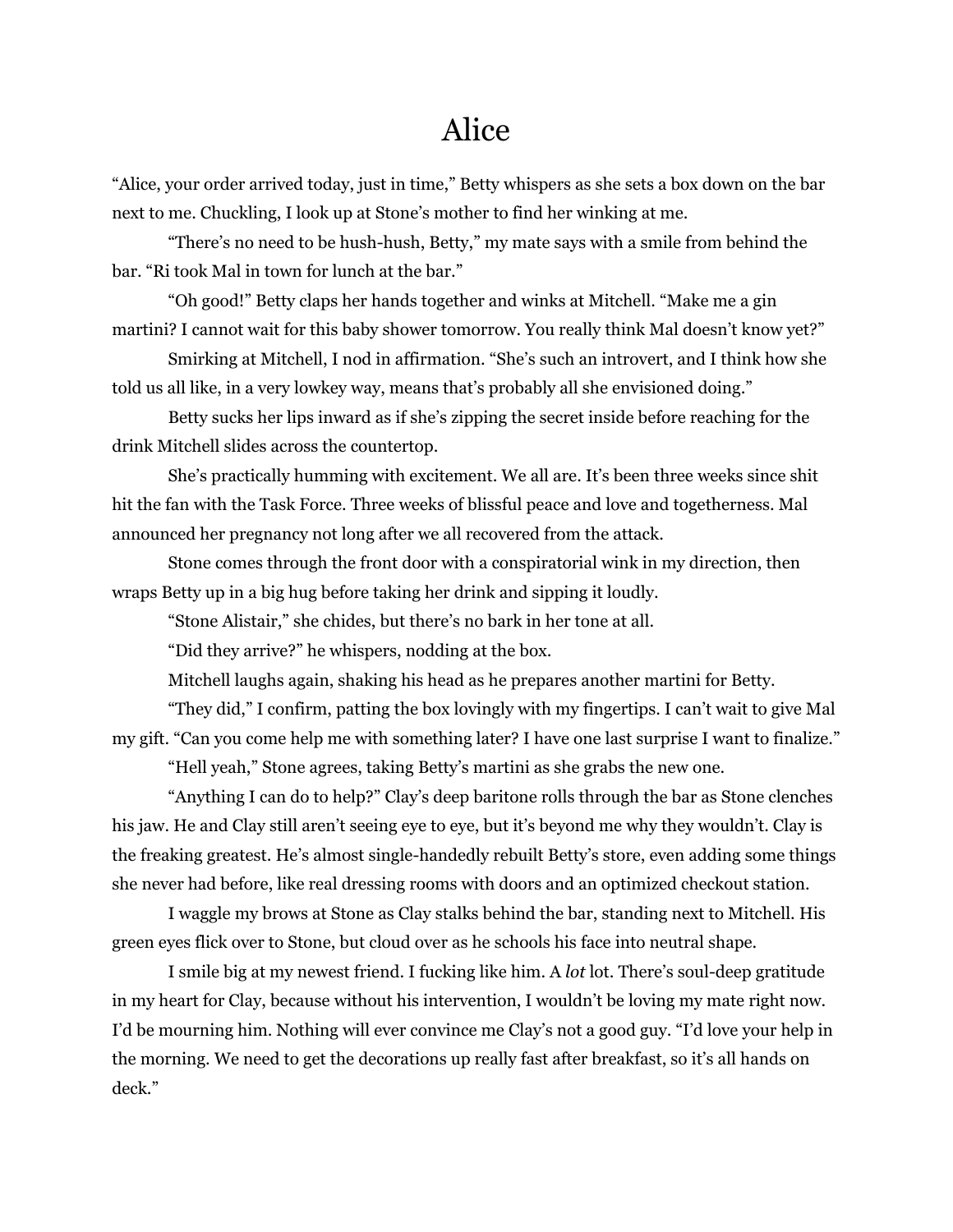"Great, I'll be there," Clay agrees with a big smile. Dimples pop on either side of his lips, and I swear I can practically feel Stone's simmering disdain at the alpha's presence.

Clay looks over at Stone and rolls his eyes, then grabs a beer from behind the bar and heads out the other end of it.

Betty harrumphs after he leaves, pinching Stone on the side as Mitchell and I chuckle. "Why can't you get over your dislike of that young man?" Betty's voice is deeply disappointed as Stone knocks her to the side with a hip.

"Can't get over what he sat back and watched happen. Maybe he'll prove me wrong, but I'm waiting for the moment he makes a poor choice here and it hurts someone."

Betty smiles but it's a little sad as she looks at her son, and what she says next makes me wish I wasn't right there overhearing their conversation. "Stone, don't let the rejections of your past keep you from living your future. Clay is good and kind, but if you only look for the bad in him, that's all you'll see. And your people might suffer for that."

Stone growls but looks over Betty's shoulder at me. "What time do you need help?"

Looking over at Mitchell, I smile. "After dinner? Mal peters out pretty fast in the evenings, so we should be safe."

Mitchell nods as Stone sets his martini glass back down. "Sounds good, I'll find you then."

When I look over at Mitchell, his face is a careful neutral, but our bond is tight with anticipation and excitement.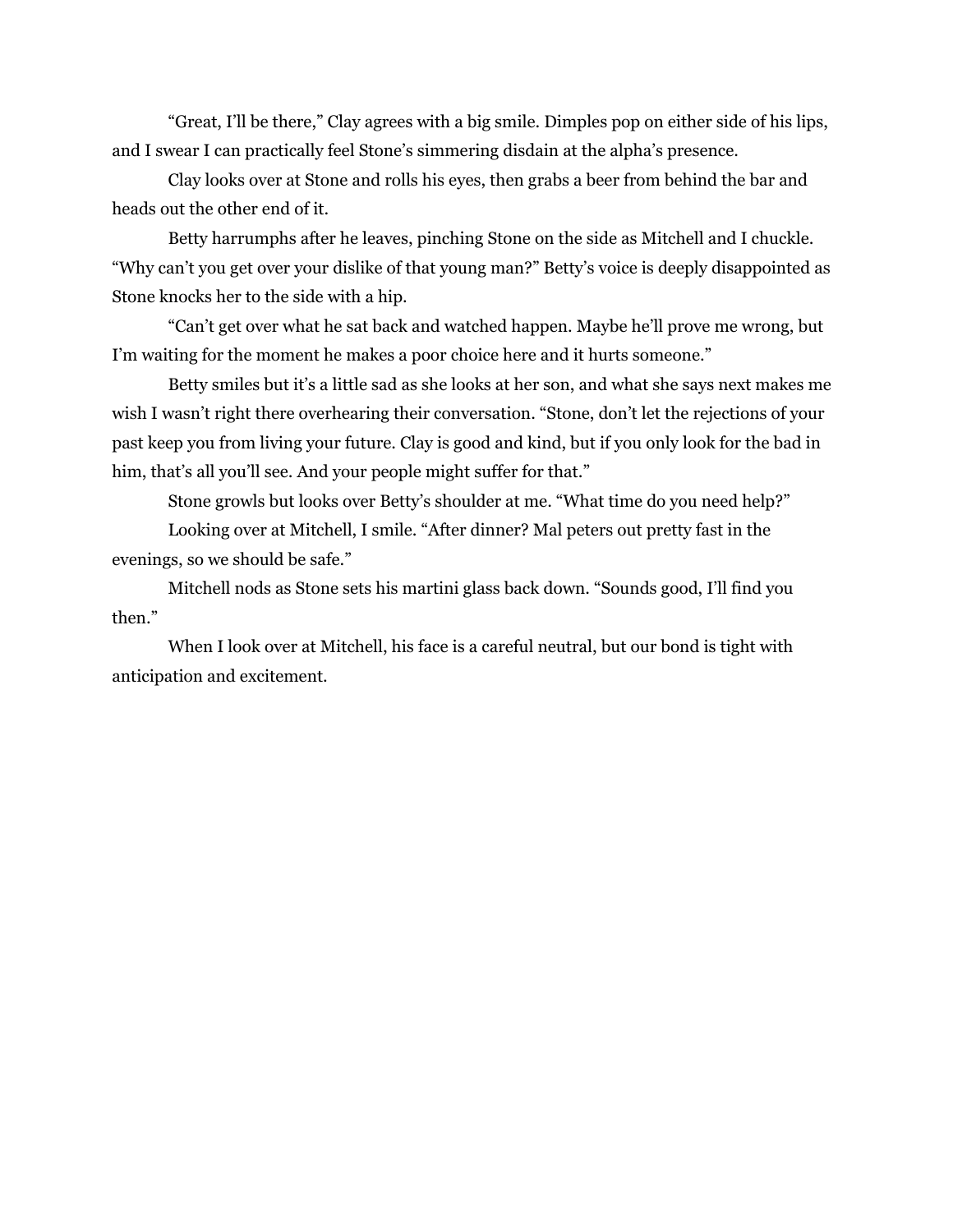# Mitchell

I'm rock hard all afternoon thinking about Alice's plan for this evening. It's got nothing at all to do with Mal's shower, and a lot to do with Stone joining us in the bedroom. I haven't discussed it with him in weeks, but for Alice, there seems to be something about the idea of taking him by surprise that turns her on.

So surprise him we will.

Dinner drags on at the speed of molasses, but I do my best to focus on my pack. To be honest, everyone feels good to me–connected, strong. The next full moon is happening in about a week, and already I can feel the tension that simmers in our shifts. We're ready to run again. I still can't shift, but shit, maybe this time I'll ride Alice.

Even the idea of that makes me hard, daydreaming about her big, powerful body between my thighs. God, is dinner done yet?

When it finally ends, I drag Alice upstairs for a quick shower. I want a few minutes to tease her before Stone comes up here. I shove my mate into the warm water and drop to my knees, teasing her with mouth and teeth until she's on the edge multiple times, but not thrown over.

Alice snarls into the steam of the shower, whining when I pull away from her and leave her behind. "I've got to prep a few things, mate," I growl as her whine increases, but she nods, a devious spark glinting in her eyes.

I towel dry fast, throwing on jeans and dragging a chair to the middle of the room. There's already a rope slung over the back of it.

A knock rings out, my body steeling itself as anticipation curls in my core. I don't know exactly how much deviance we'll get into tonight, but Alice and I talked about limits, and she has very, very few.

"Come on in," I growl, my voice husky even in my own ears.

Stone comes in, scowling at the same time. "Damn, Mitchell. I can come back late–." His voice cuts off as he takes in the chair and rope, and the devious grin on my face. "The fuck is going on here?"

Fast as a whip, I dart out and collar Stone around the neck, flinging him into the chair as he barks angrily. Before he can put up too much of a fight, I slip the rope around his chest and yank it tight behind the back of the chair.

"What the fuck is this, asshole?" he snaps, turning slowly to snarl at me, fangs elongated. Leaning in close, I smile. "Just a little fun, Stone. Enjoy…" I leave it at that as I grab the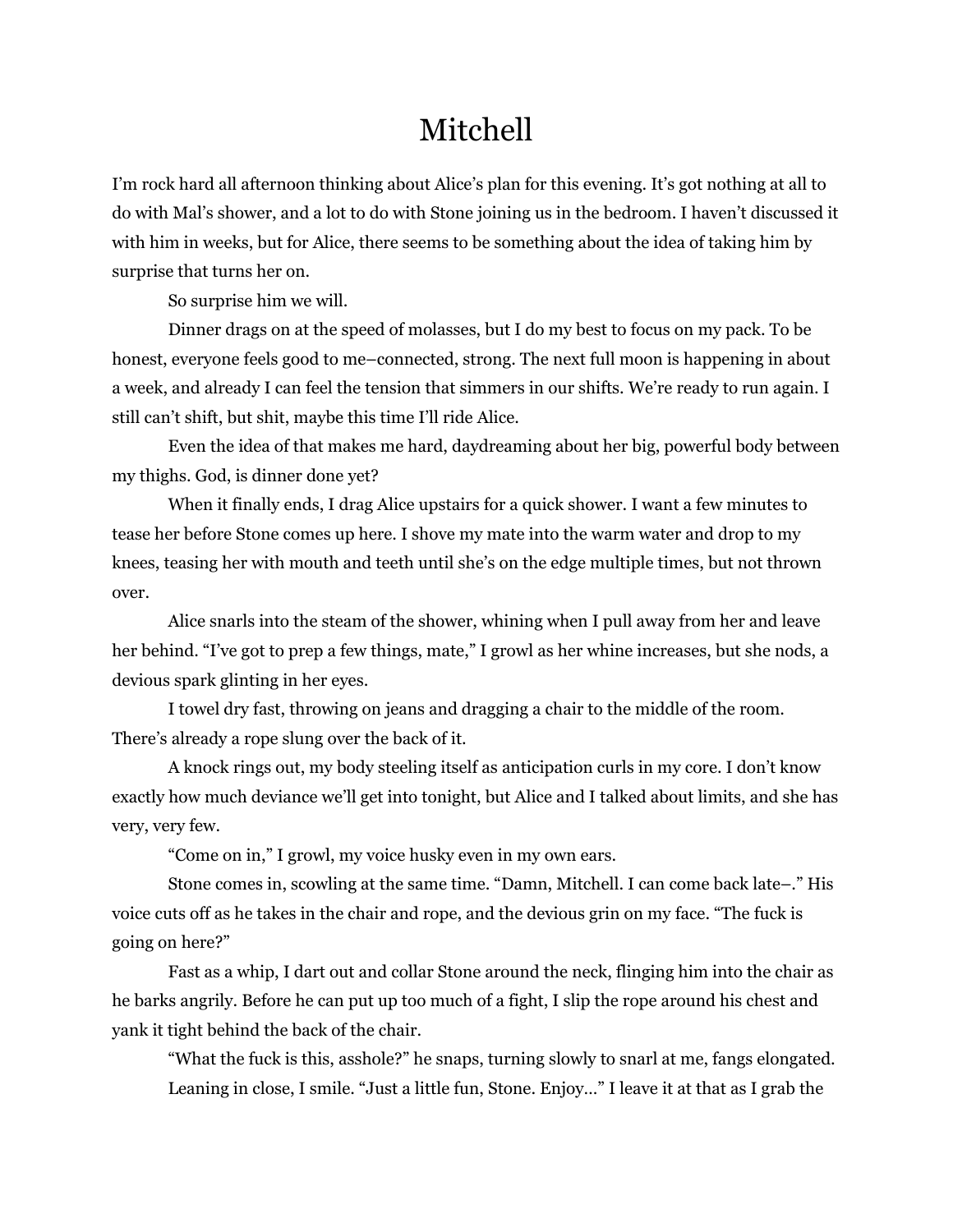back of the chair and spin him to face the bathroom.

The door opens soundlessly, and Alice appears in the opening, completely naked.

Stone's chest heaves as his attention turns to the omega pheromones heating up the room. Alice smells like sex, even from here, and omega arousal. We started something that night in the truck with Stone, and she's been anxious to take it further.

"Alice," Stone moans, his voice a husky, broken rasp as her name falls off his lips.

She's highlighted by the light inside the bathroom, every gorgeous, saturated tattoo visible on her petite frame.

"You need me?" Stone doesn't bother to struggle against the ropes. They wouldn't hold him if he tried to escape, but Alice wanted him bound for the beginning of this.

My dick starts leaking as Alice stalks out of the bathroom, wet hair dripping down onto her breasts as she runs both hands up to cup them, tugging at her nipples.

Stone sucks in a deep breath as he watches her.

"Open." It's a one-word command from Alice as she gestures to his thighs, which he parts for her to step between. "I do need you, Stone. How do you feel about that?"

Stone's big chest is heaving at this point, Alice's body almost touching him. The needy noise that leaves his mouth is something between a growl and a plea as Alice drops to her knees in front of him, reaching for his zipper. "I want it, omega. Give it to me."

"I'm hungry," she growls, looking over Stone's shoulder at me. We've been playing the emotions-naming game ever since Brady recommended it during our first therapy session. To be honest, I find it incredibly hot. Her dark eyes flick back to Stone's as she smiles, a wicked smile that hints at the pleasure she wants to wring from him.

Alice's unzips Stone's pants, his dick swinging free immediately, brushing across Alice's lips. He grunts in pleasure as he rolls his hips, trying to get enough friction to get her closer to him.

Walking around them both, I close the bedroom door and lock it, before leaning up against it to watch my mate and another alpha.

A different sort of man might feel jealousy, watching his mate grip another man's hard cock and guide it between her parted lips. But me? All I can concentrate on is the way slick drips down Alice's thighs, coating her beautiful skin as she licks around the top of Stone's dick. I step forward, behind her, staying far enough back that I can watch the show.

Because this isn't just about their pleasure, it's about mine too. As evidenced by the way Alice leans forward to deep throat Stone, her ass swaying for me, every inch of her on display to my greedy eyes.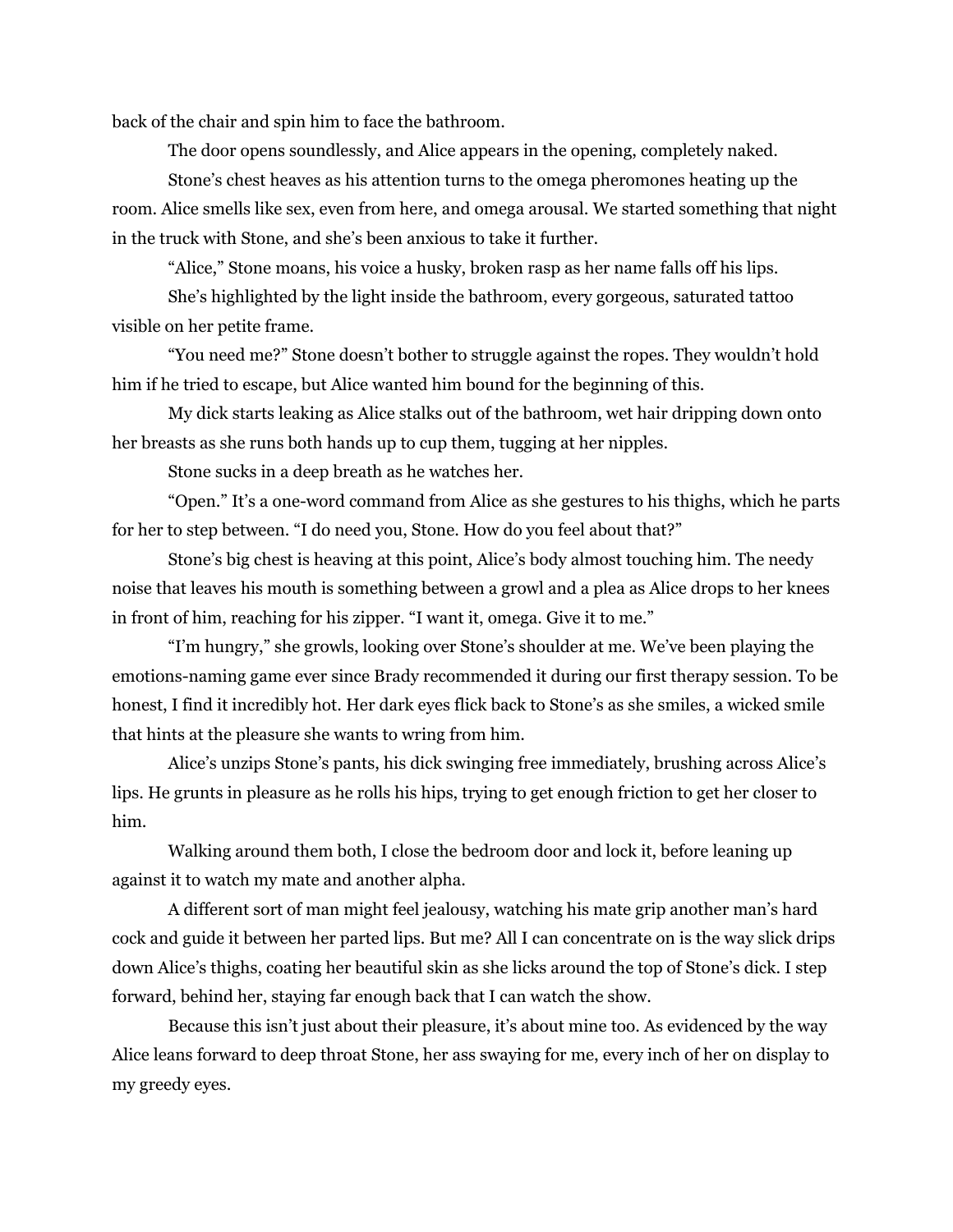Stone's trying to hold back a roar, I can tell, and it's almost humorous to watch him try. His arms are still tied behind the chair, but he's rocking his hips up to meet Alice with desperate, needy grunts. His jaw is clenched so hard I'd worry he might break something, but finally he issues a series of curse words that cut off on a deep groan.

Alice chuckles with a mouth full of him, letting him slide off with a pop as she looks back at me, one dark brow cocked. It's an invitation, a request.

Smiling, I drop to my knees behind her and run my hands up her back as she arches into my touch like a happy cat. Her hair brushes along Stone's legs as he pants and struggles against the ropes. They split under the pressure of his movements as I slide one hand between Alice's thighs, stroking her clit while she moans out his name.

Stone grunts as he tosses the rope aside and fists Alice's hair, guiding her mouth back to his cock. "Don't you dare stop what you started, little omega," he growls. "You've been wanting this for a while, admit it."

Slick flows freely from my mate onto my hands as I chuckle, kissing my way up as I cover her from behind. My hand is coated in her honey as she bucks up into my heat, sucking on Stone like a lollipop.

"She's close," I growl out as I slide two fingers inside her and stroke. Alice pants around Stone, humming her pleasure as he snarls.

"That's it, Alice. You feel the way I'm about to come for you. I wanna fill that pretty throat of yours with my seed. Do you want it?"

Alice gasps as I lean back and down and lick my way between her thighs. She shatters around Stone's cock as he arches up into her, his hand fisted tightly in her hair as sparks rain around the room. My mate rocks her hips against my face as slick spurts out of her, coating my neck and chest as I growl, lapping it up.

Stone pants, chest heaving as he tucks Alice's hair carefully to the side, stroking his fingers down the back of her neck as she swallows him down and keeps sucking gently at the tip of his cock. "What a good girl, taking all of that. Do you want more, Alice? Do you want Mitchell and I both filling you up? Is that what you started, that day in my truck?"

Alice sits back, her hair tickling my chest as she throws her head back, baring her neck to me. Stone stands and drops his pants the rest of the way to the ground, then reaches his hand out for my mate. I nip at her shoulder once as she reaches up for him. When she does he uses his strength to tug her up and over his shoulder, stalking to the bed and throwing her in.

I come to stand next to him, both of us watching Alice in the bed as she spreads her legs wide, showing us how wet she is, how turned on this makes her. Her folds are swollen and wet,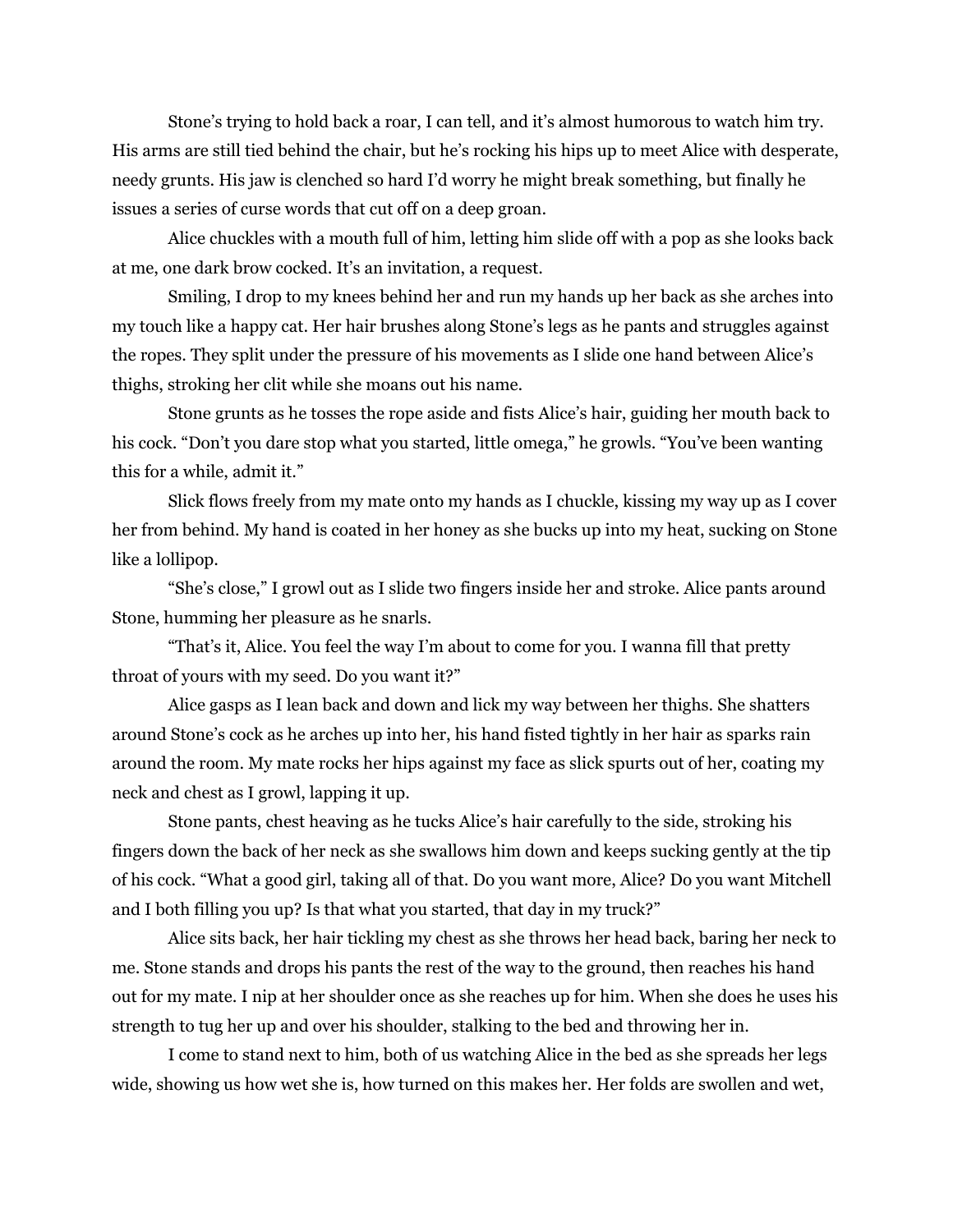and every inch of me longs to sink into her heat. But not yet.

"Please," she purrs in a throaty tone that means she's lost to need.

"How does she taste, Mitchell?" Stone asks as he fists his cock and squeezes, cum dripping on the floor as Alice props herself up on her elbows and sighs, watching him stroke and touch.

"Why don't you find out for yourself."

He leans in and drags his nose through Alice's folds, groaning. She watches him in rapt fascination as his lips close on her clit and tug. Through our mate bond, I sense her pleasure, the way this is hot and dirty and forbidden to her, because it's not my mouth on her.

She looks up at me as he travels lower, nipping and licking as her hips rock against his mouth. *I love you,* she whispers through our bond. *I need you.*

Smiling, I walk around the bed, sitting up against the headboard as I pull Alice back into my chest. Stone snarls at her loss, stalking across the bed and pressing her thighs open and flat against the sheets before bringing his tongue to her clit again.

She groans deeply in my arms as Stone takes her. When my hands find her nipples and tug, she hisses in a breath. I'm rock hard behind her, watching another man give my mate pleasure. She's overwhelmed by the two of us, on the verge of coming again.

"Let's not make this so easy for her, Stone," I suggest with a wry chuckle. "Let's tease her a little more."

Alice snarls at me but Stone just laughs, gripping her ankle and dragging her down the bed toward him. He manhandles her up into his arms, hands fisted in her hair as his mouth hovers over hers for half a second. I watch Alice's body relax into his before he crashes down on her, devouring her like she's the last water on earth and he'll die without her.

He works Alice over like a damn expert, dominating her until she's a squirmy mess in his arms. Then in one swift move, he flips her and shoves her toward me. "Get on your mate, Alice. Wrap that pussy nice and tight around his cock."

Alice's lower lip is puffy from Stone's teeth, and I lean in to tug at it with my own. She tastes like another man, and something about that turns me the fuck on as I roll my hips, my dick poking into her belly. "Seat yourself on me, mate. Let me make you feel good."

My beautiful omega grips my cock, stroking it twice as Stone growls. "Now, sweet girl. I'm not a patient man."

When she doesn't immediately obey, Stone grips her hips and yanks her down onto my cock, leaning into her ear. "I said now, Alice. When I give you a command, I expect you'll obey it. Do you understand?"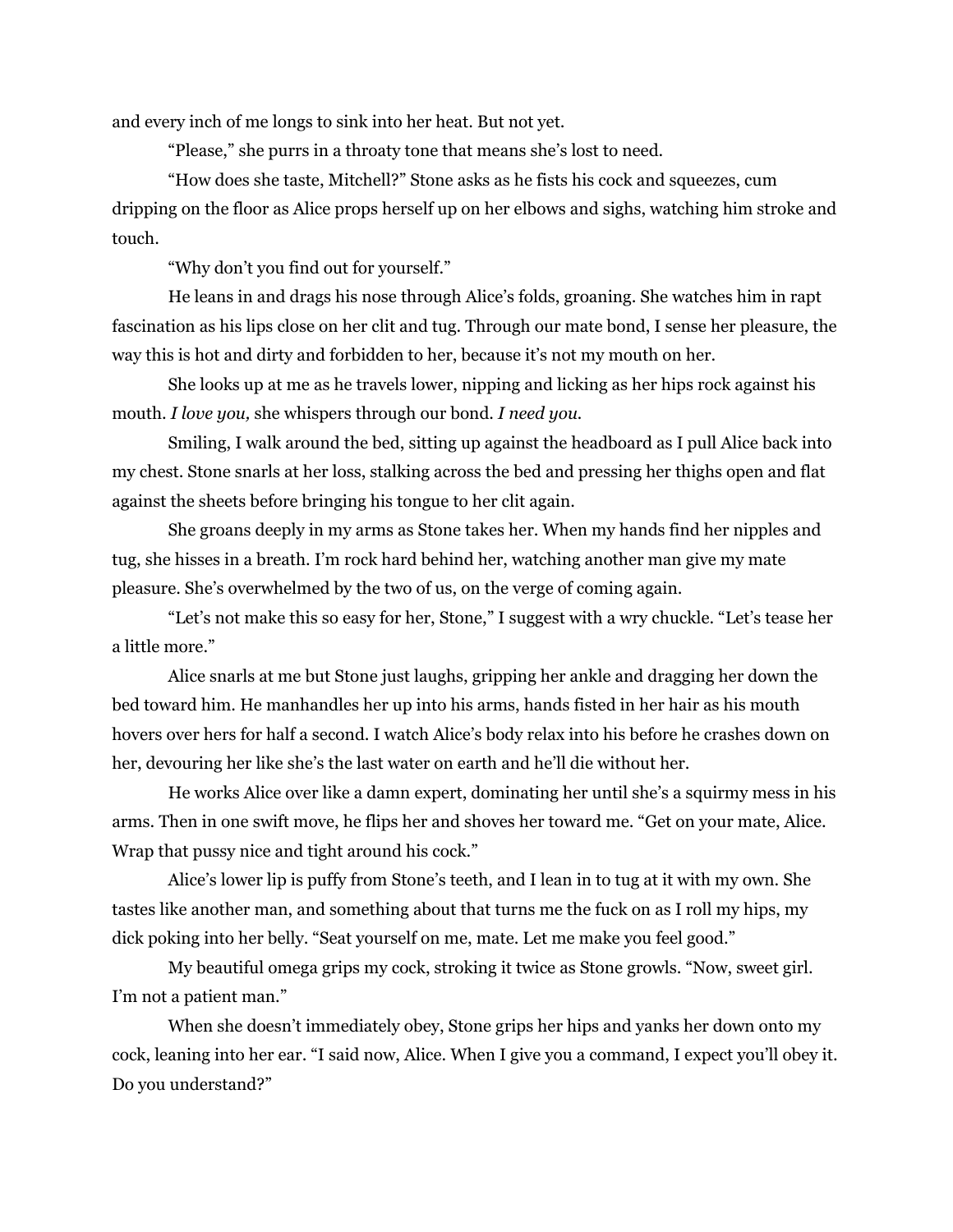Alice squirms, clenching around me as I resist the urge to flip her and fuck her up against Stone's chest. She wants to come so badly, I can read it in our bond, but I want to torture her until she lights this room up with her power. I want us to all come together, to experience what that might be like.

*I want her completely wild.*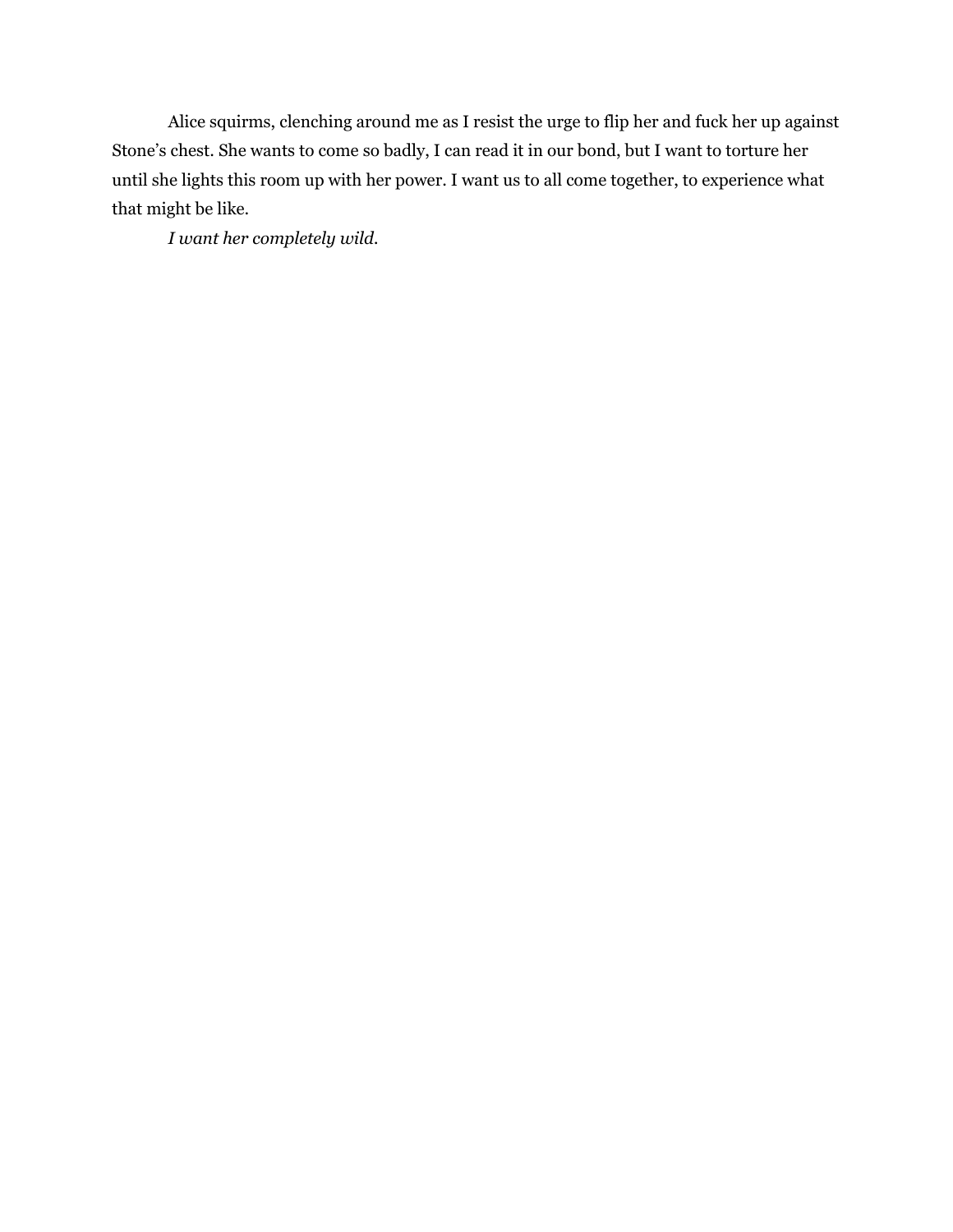#### Stone

My entire body is a livewire, touching an omega for the first time since Vanessa rejected me. I've always been attracted to Alice, it's true. She's the only woman I've been attracted to in a long, long time. Being a pack omega means she could have been mine. If she and I were single at the same time, we'd be a foregone conclusion.

But she's not single, and that makes this whole experience a helluva lot hotter for me. I'm fucking another alpha's mate. I press my chest against Alice's back as she slides off Mitchell's cock and throws her head back against me, baring her neck.

Mitchell groans as she sinks back down onto him, slick coating him and her and the fronts of my legs as she gets more and more riled up. I reach around the front of her, pinching her nipples, causing her to arch her back and cry out. She must clench around Mitchell, because he hisses in a needy gasp and whips his hand out, gripping Alice's throat.

I gather her long dark hair, tucking it over one shoulder so I can watch him handle her.

Mitchell looks up at me. "Get inside her Stone. I want to see if my mate can take two alphas at once."

Growling, I grip Alice's hips and slide my cock between her ass cheeks, snarling when Mitchell barks at me.

"Not there, alpha."

My eyes fly up to his, realization hitting me as his fangs descend, lips splitting into a wicked smile before he looks back at Alice. "Join me."

Alice bucks in my arms, sliding off Mitchell's cock as he yanks her back down onto it. "Easy, my wild mate," Mitchell croons, the sound dark and devious.

Alice sputters indignantly, scratching at Mitchell's hand still wrapped around her throat. "You can't mean both of your freaking dicks in one hole. You must be out of your fucking mi–," Her voice cuts off as Mitchell squeezes her airway tight.

I'm so hard I'm leaking cum all over Alice's back watching them. This is how it should be between a pack alpha and omega. Brutal, violent, seductive, playful. It was never like this with Vanessa and me. Our bedroom play was vicious and angry, like we knew we were both stuck but horny. We were settling with one another. This is what it looks like to *not* settle.

"Now, Stone…" Mitchell purrs as he pulls Alice forward, raking his teeth along her collarbone, blood welling along the surface cuts as she moans and shudders.

Leaning over her back, I lap at the sticky sweetness, her sultry flavor bursting across my tongue. I'm struggling not to rip her from Mitchell's arms and just fuck her on top of him. But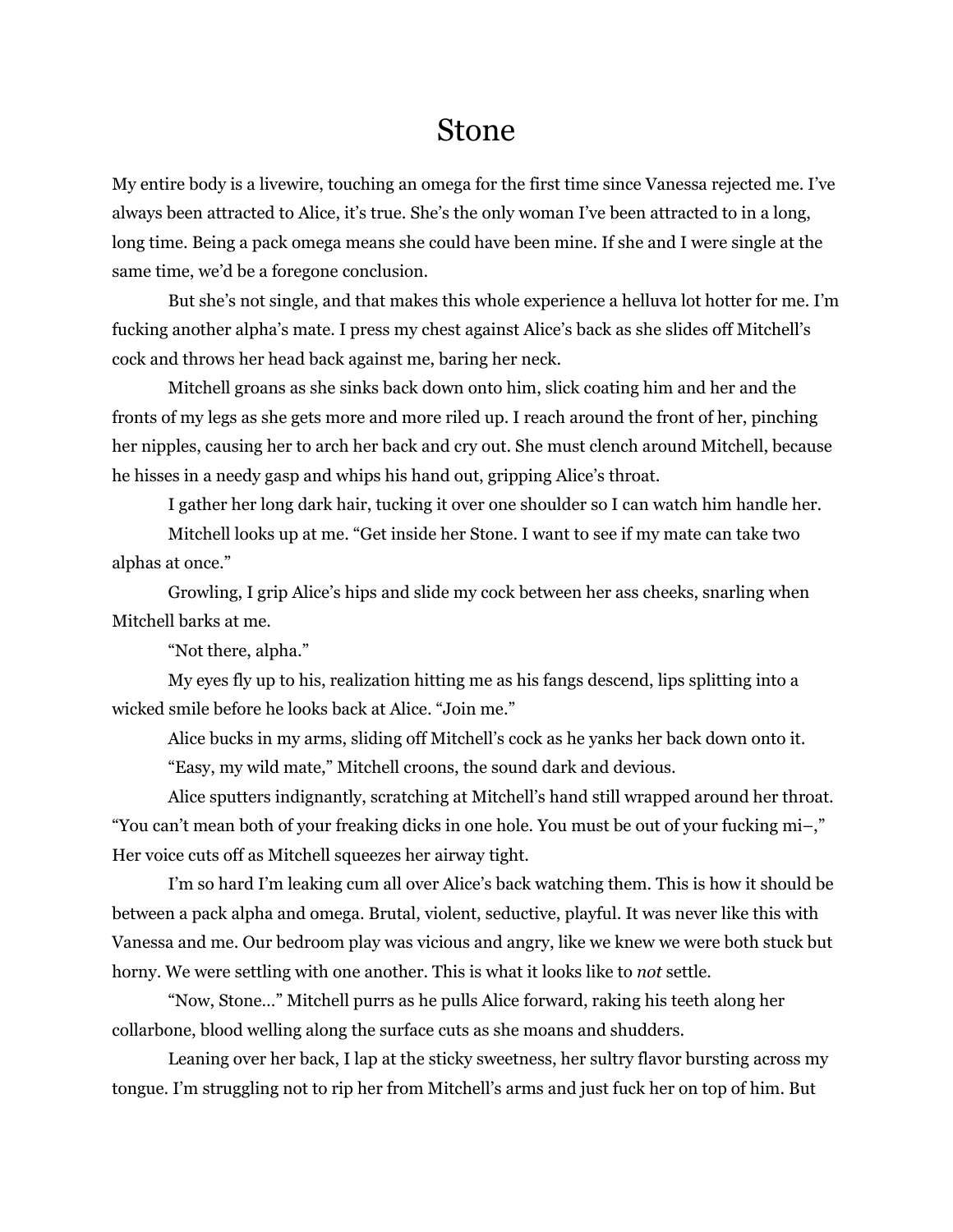I'm desperate to know how far we can push this little omega.

Mitchell reaches down, stroking between Alice's thighs as I part her from behind. I can see everything, and goddamn it's a beautiful fucking sight. Alice's folds are swollen and soaked, Mitchell's dick buried halfway inside her as she leans over him, her body clenching over and over.

"Not a lotta room for my thick cock, Mitchell," I growl as I line the head up between Alice's thighs.

"It'll fit," he growls, not taking his eyes from his mate.

I grunt when the tip of my dick touches her folds, slick spurting from her to coat me. Holy fucking Christ she's a squirter, and something about that makes me want to bury my face between her thighs and get covered until all I can smell is sex.

Growling, I use my fingers to open Alice up as I slide the tip of my cock inside, right next to her mate's. It's…god it's a new sensation I never could have imagined.

Shockwaves skate down my spine as I slip in further, Alice's heat enveloping me as my shaft slides along Mitchell's. The other alpha grunts and throws his head back as his breath starts to come in pants, his grip tightening on Alice's neck.

She's gasping for air by the time I'm halfway in, but I read distress and pause. There's fun distress and there's true distress in the bedroom, and as an alpha I can sense the difference. She needs teasing to take the rest of us.

Mitchell rocks his hips so his dick slides almost out of her, then pushes himself back in slowly as I bark out a string of expletives in the room. My entire body clenches and shudders at the feel of his thick head sliding along the length of my shaft. I'm so fucking hot I'm ready to explode. But I need this pretty omega in my arms to lose her mind first. Always her first.

Alice's distress and worry fades and returns to burning lust as Mitchell purrs at her to relax. Slick coats us both as the tension leaves her body, and we both slide in further.

Gripping a fistful of Alice's hair, I yank her head back and out of Mitchell's fist, exposing her neck to us both. Leaning in, I drag my mouth along the slim column, chuckling as my lips hover over the scratches on her collarbone. When my lips find a rough patch, I groan as cum starts to leak from me inside her.

*Her claiming bite.* The skin is slightly rougher here, and there's something about knowing this is another man's stake in the ground that gets me unspeakably hot. Opening my mouth, I suck at the skin, pulling it into my mouth hard as I bruise Alice's neck. She bucks in my arms, slick flooding Mitchell and I as he grips her hands and holds them like cuffs on his muscular stomach.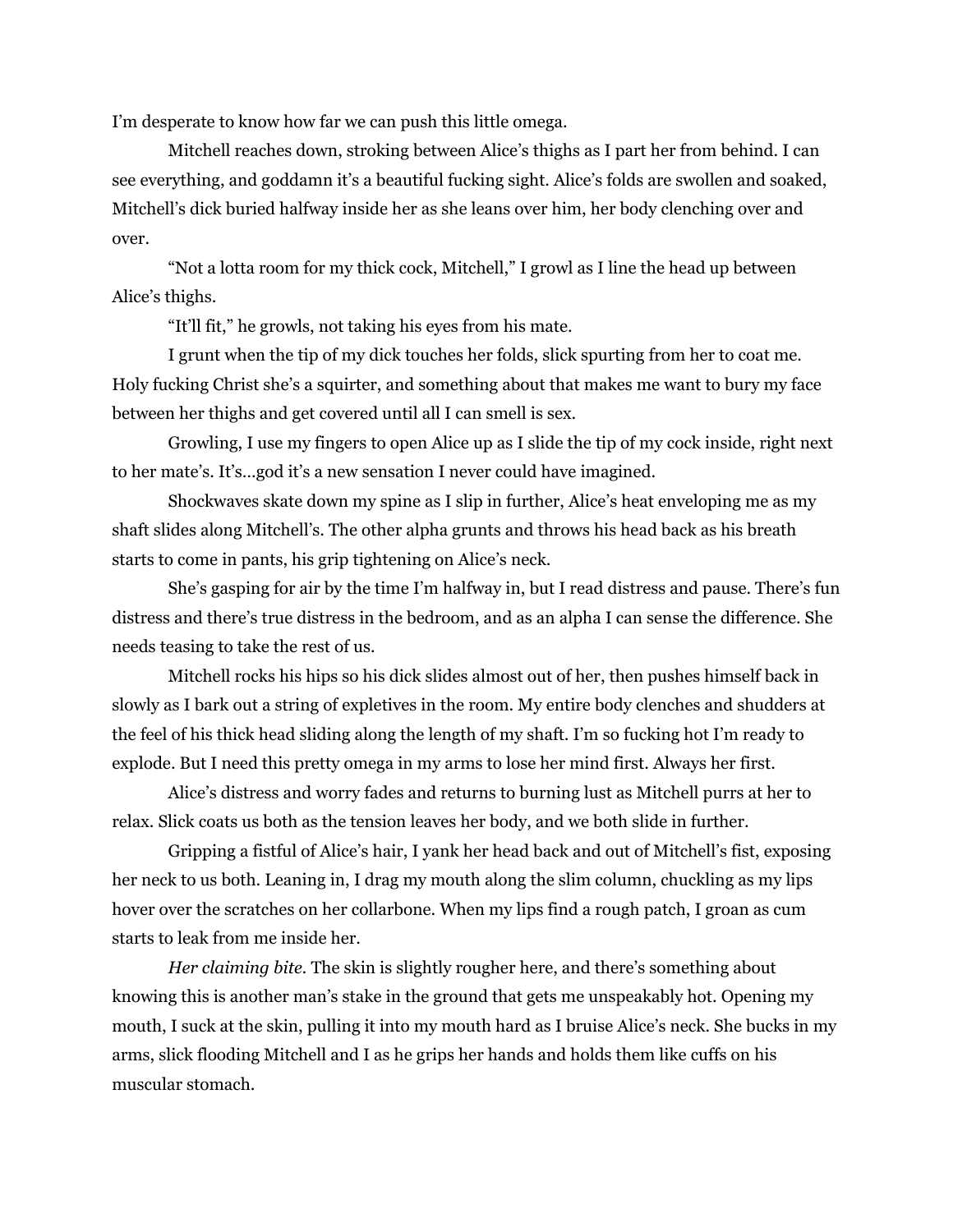My eyes find his, daring him to try and order me not to touch her here. This is hallowed ground, his connection to her.

But his fucking eyes spark with deviance and possession. "Bite her." It's an alpha command that washes over me, sending every bit of my own alpha nature into angry overdrive. Alpha commands don't work on me because I *am* the pack alpha. They bring out my need to fight and dominate, and he fucking knows it. He wants her caught in the middle of aggressive dominance.

Rocking my hips, I slide out of her just as Mitchell does, and then we slide back in together, cum coating both our shafts as Alice grunts and pleads in my arms. "Stone, more, I need more." Her voice is a desperate gasp as her body clenches hard.

We pick up a slow, tortuous pace as Alice loses her mind, gasping and crying out with my hand still in her hair.

Mitchell grunts as he moves faster, fucking up into Alice with smooth punches. But it's hard to keep up that rhythm spaced like we are, so I remain buried deep inside her and let him do the work. Every time he slides out and back in, his thickness brushes along mine and drives me wild. I never thought of myself as attracted to men, but this is the hottest thing I've ever done, and I'm barely restraining an earth-shattering orgasm.

"Mitchell," I groan out. "Goddamn, take her harder. She needs it."

Alice moans as her body issues more slick, the sheets soaked beneath us as desperation claws its way into my chest.

"I need to fucking come," I bark out as Mitchell smiles up at me.

"Bite her mark." It's a simple command, but one I'm desperate to obey. Opening my mouth wide, I sink my teeth into Alice's mating bite and suck hard, pulling blood into my mouth as Alice screams. Orgasm hits her as sparks explode from the ceiling down onto us, surprising the shit out of me. Electric energy shoots down my spine, zapping the backs of my legs.

My body has no idea what's happening, but I sense this as a display of Alice's power, and that knowledge pushes me over the edge until I'm screaming hoarsely into the bite, pouring all of my need and lust into their connection, Mitchell's cock still stroking mine as white hot heat takes over any semblance of thought in my brain.

Orgasm rides me until I can't tell if I'm screaming aloud or in my mind, my dick spurting enough cum to fill Alice and leak all down both our cocks, coating Mitchell's balls. Knowing we're both coming inside her sends me into a renewed frenzy of need as I release the bite and then take her shoulder again.

Alice bucks and comes again as Mitchell leans in and bites her shoulder next to me,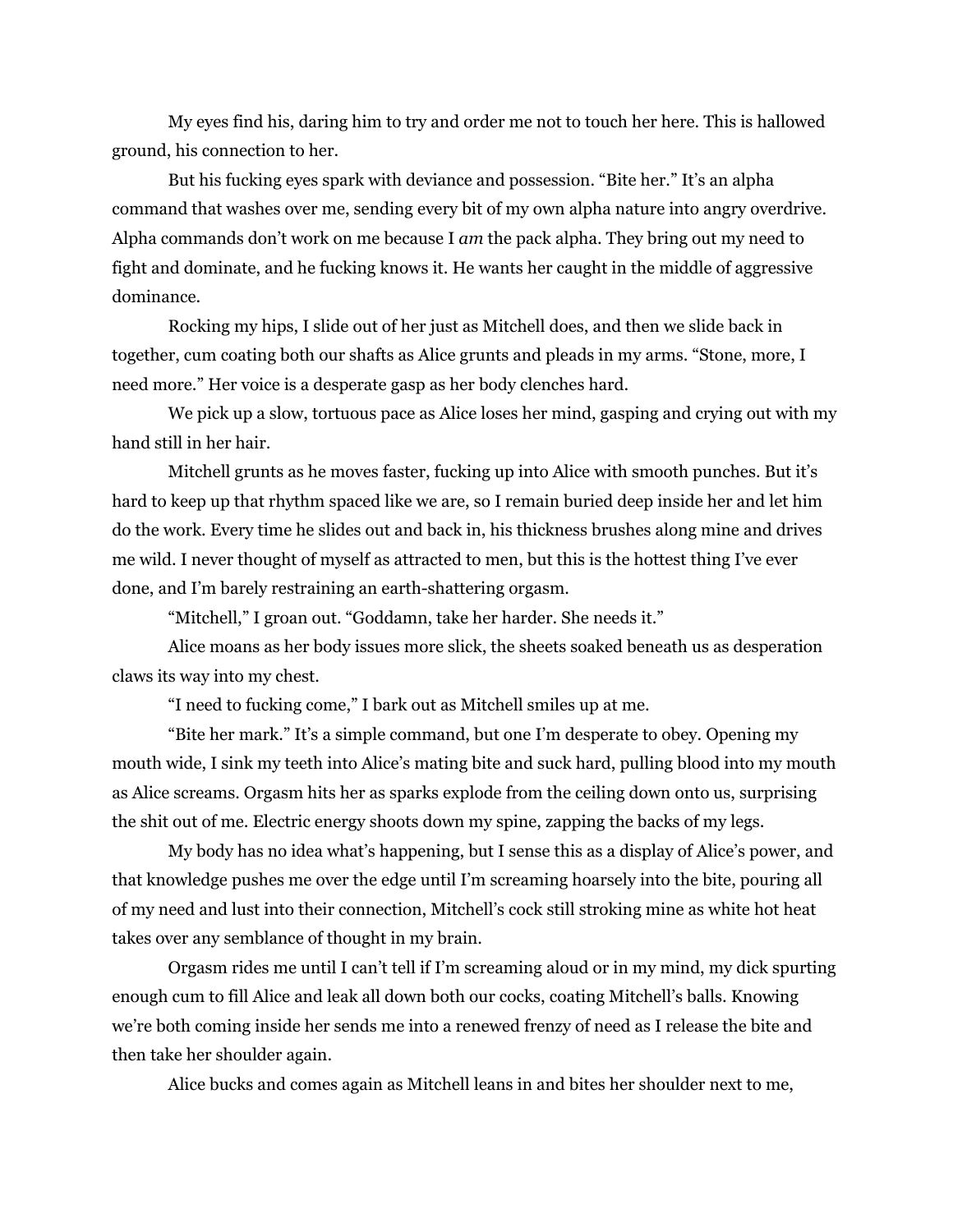screaming as orgasm overtakes him for a second time.

We come and fucking come for so long I think my body is drained, and when that pleasure finally begins to recede, Mitchell flops back into the pillows, big chest heaving as he stares at his mate in wonder.

I release my hold on her neck and hair and push her forward onto her mate's chest, grunting when my cock pops out of her pussy, cum and slick dripping all over the place. Shoving forward onto all fours, I cover Alice from behind so she's sandwiched between Mitchell and I. "Good girl, Alice. We'll let you rest, and then we'll do more."

Mitchell laughs as Alice grunts and gives me a tired thumbs up, mumbling into his chest.

*A fucking thumbs up.* Joyous laughter rumbles out of my throat as I flop down next to Mitchell. I said we'd do this again but my body is sated, deeply sated–for the first time in a long time. Next to me, they snuggle, and I wonder if I should leave. But Alice slides off Mitchell's chest and curls her legs through mine. "Stay, I'm nowhere near done with you, Stone."

Hot fucking damn. It's going to be a long night. I find I am definitely up for that job.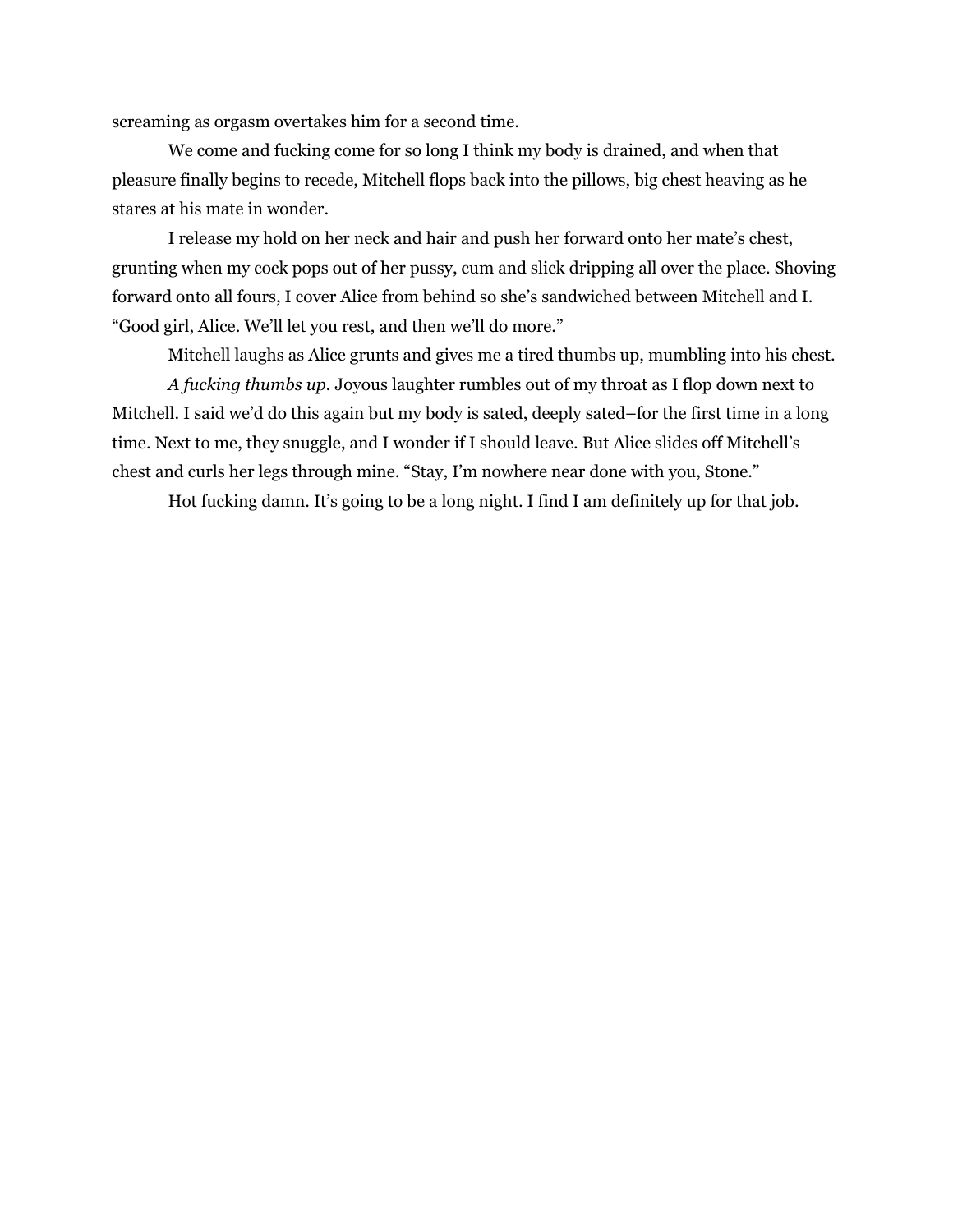# Alice

I knew Stone would be wild in the bedroom, but having him here sparked a dark deviance in my mate. I never would have thought Mitchell would be okay with their dicks touching, but good God. That was some of the hottest sex of my life.

They're both sated but resting, and I give them ten before I climb on top of Stone and start shit again.

And then they dominate and possess me for hours before we finally fall asleep in our room. I make a point to hang onto Stone, to let him know we want him to stay with us. I don't want him to think he needs to slip out, like we've used him for our purposes and then he can go. The idea of him feeling that way bothers me.

In the morning, I wake to the feel of him rolling quietly out of the bed. I watch from Mitchell's arms as Stone stretches and groans under his breath, grumbling about his sore muscles.

Sitting up, I slide away from my mate, parting my thighs and reaching for Stone's hip. I pull him back between my legs and press my forehead to the middle of his back, breathing him in. He smells like cum and slick and his own unique scent. I drag my nose up his back letting my lips tickle him as he reaches down, covering my hand with his, his fingers sliding between mine as he sinks into the touch.

I find myself wondering if he was ever touched like this by his stupid fucking mate, Vanessa. If she ever gave herself to him and made sure he felt good. He's not my mate, of course, but I can sense that he's surprised by what we shared last night. Surprised and comfortable, like he could get used to someone holding his needs as a priority.

And I pray, as I press my lips to his back, his side, his hip. I pray that he'll find the right omega who puts him above everything the way I do Mitchell. I want that for him, that peace and happiness. In the meantime, I want us to screw his brains out.

"I need a shower, Alice," he grumbles finally, even though I sense he's reluctant to go.

Sliding off the bed behind him, I take his hand and tug on it, looking up up up into his beautiful dark eyes. His hair is sticking straight up, mussed from all the action last night. "You look good enough to eat, Stone. I need a shower too, come on."

He sucks in a deep breath, glancing over his shoulder at Mitchell. "I don't want to second guess you, omega, but I don't want to step on his toes."

Looking at my mate, I read how he's awake and listening, and getting hard imagining me taking Stone in the shower.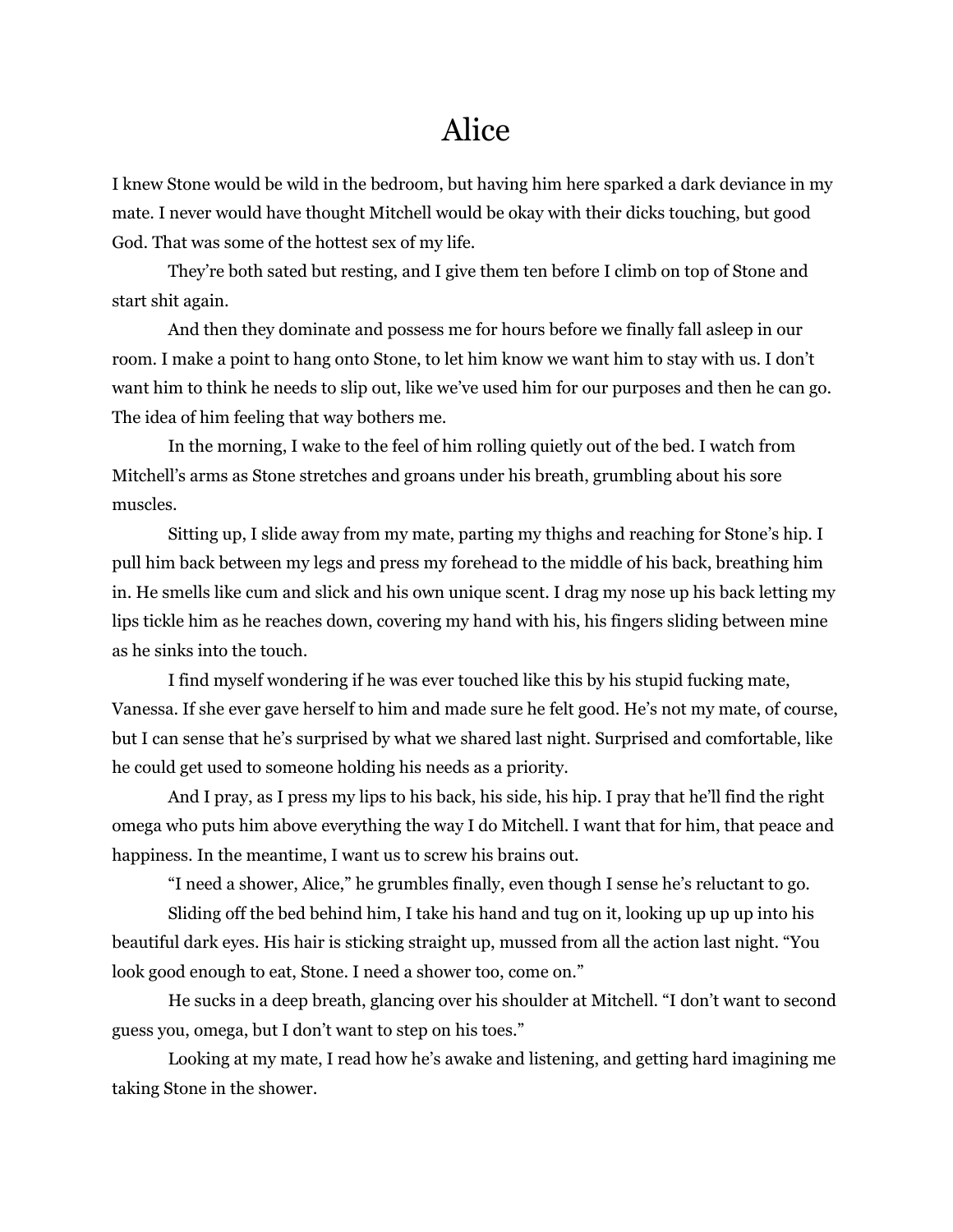I smile up at Stone, more of a smirk, really. "Come on."

He follows silently, his big body a constant source of heat behind me as we enter the bathroom. Stone flips the water on and turns to face me. We're both still naked, and it would be awkward if he wasn't looking at my body like a delicacy he needs more of.

When his gaze comes up to my eyes again, there's a darkness there I'm not sure I like. He wants me, but wanting me makes him…sad? Not sad, exactly. Remorseful maybe?

"What's wrong?" I slip closer and run both hands up the ridges of his abs, over his beautiful tattoos, and land them over his heart.

One of his covers both of mine as he looks down to where I'm touching him, running his thumb along the back of my hand. "Last night was a gift, Alice. Even with Vanessa, I was never so…connected. I haven't had that much fun in a long time."

Smiling, I step closer, one hand snaking between muscular thighs to feel his hard length. "Vanessa was an idiot to lose you." I infuse every bit of my intention in my voice, meeting his gaze as his lips part, his breath coming quick.

Stone smiles, and it's breathtaking, as he leans down and grips my ass, squeezing hard. He uses his incredible strength to pull me up into his arms, wrapping my legs around his torso as he stalks into the shower, standing us both right underneath the water.

The heat hits us as we groan. My entire body is sore, but already ready for more of what we did last night. Mitchell tugs at me through our bond, fully awake and ready to join in the fun.

Squirming out of Stone's arms, I drop to the warm tiles and take him into my mouth, my hands running up his thick thighs as he backs up against the wall, groaning his pleasure. "God, Alice, your fucking mouth is…" he stops speaking when his cock slides down the back of my throat.

I sense Mitchell in the doorway, sense his dark need as he watches our fun.

*Come, I want you*, I urge him through our bond, sending a zing of electricity down the back of his spine. Through our bond, my mate shudders and sends his lust back, stalking across the bathroom and stepping inside with us. I don't move from my place in front of Stone, sucking and nipping at him as his hips start to move, abs clenching as I drag my nails down his impressive thighs.

"It's a fucking turn on that you're having fun without me," Mitchell growls, gripping the back of my neck as I hollow my cheeks, taking as much of Stone as I can. Slick slips down my thighs as Mitchell's cock pokes at my cheek, needing attention. He grunts when my lips pop off Stone and envelop him instead.

And all I can think is what a lucky girl I am to have both of them in front of me, so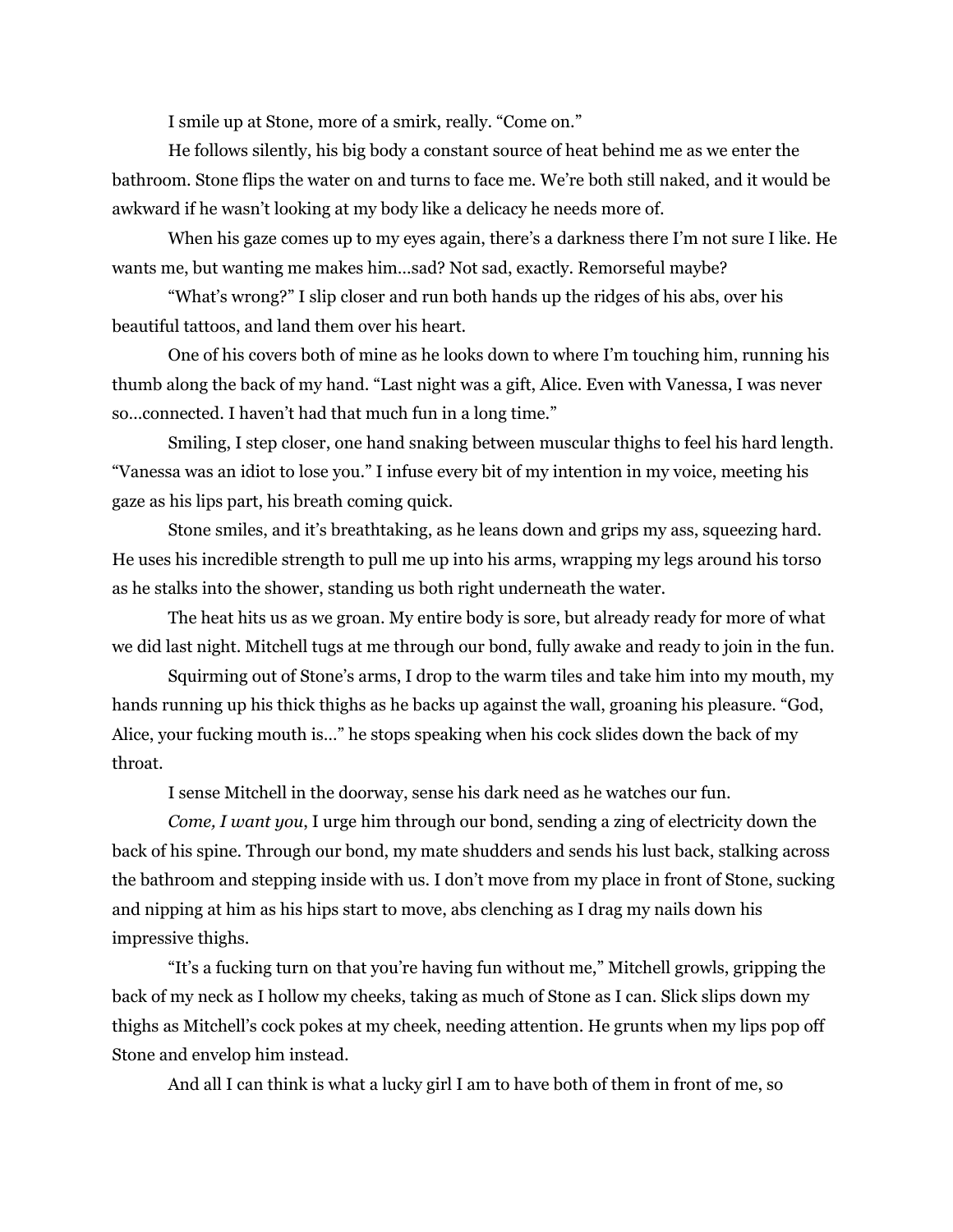intensely focused on our joint pleasure. I nip my way down Mitchell's length as he grunts, water sluicing down his muscular frame and coating my back.

Stone strokes my cheek as I look up at him, but his gaze is intense on Mitchell. "How far do you push her, when it's just the two of you?"

Mitchell laughs as I pause and hop to a stand, Mitchell planting a kiss on my shoulder before looking up at Stone. "You wanna know how dark we are? Alice loves violence, dominance. And I push her as far as I want to, Stone. I take and take until I'm sated, and she gives and gives until she's done."

Stone shudders, dark lashes fluttering against his cheeks as he reaches down to stroke his cock. "Show me." His voice has never been so deep, so commanding.

Mitchell growls and stiffens at the alpha command, pulling me to him before spinning me in his arms. "Let's put on a show, Alice. Try not to bring the lodge down." Without another word, Mitchell turns and stalks out of the bathroom as anticipation swirls in my stomach.

"He went…where?" Stone sounds confused as I turn and wink at him.

"Toys are teammates, Stone. We're big fans around here."

"Christ," he grumbles, running his hands through his hair before reaching down to cup his sack, stroking his length while I watch. "I can't wait to watch him destroy you, Alice."

Mitchell appears back in the bathroom, hands full of a shocking amount of sex toys. He tosses Stone a vibrating cock ring with a quick glance. "Put it on." Smiling, Stone follows direction well, sliding the ring down his length, his dick standing proud and long, accentuated by the toy.

Mitchell snarls at me, but surprises Stone and me both by darting across the shower and shoving Stone hard up against the tiles. The other alpha grunts in shock as his head snaps back and hits the wall. He slides to the ground, slipping on the tiles as Mitchell grabs me and tosses me across the shower stall. I crash into the wall with a thud, landing on top of Stone, who catches me with a deep growl.

Before either of us can do anything, Mitchell lays a hard slap across my ass, pulling an angry yowl from my throat. The moment my mouth opens, he slips a ball gag inside it, clipping it closed at the back of my head. I buck against it as Stone grunts, still surprised from the hit.

Mitchell leans in, warm tongue sliding along the crack of my ass as he deposits spit there,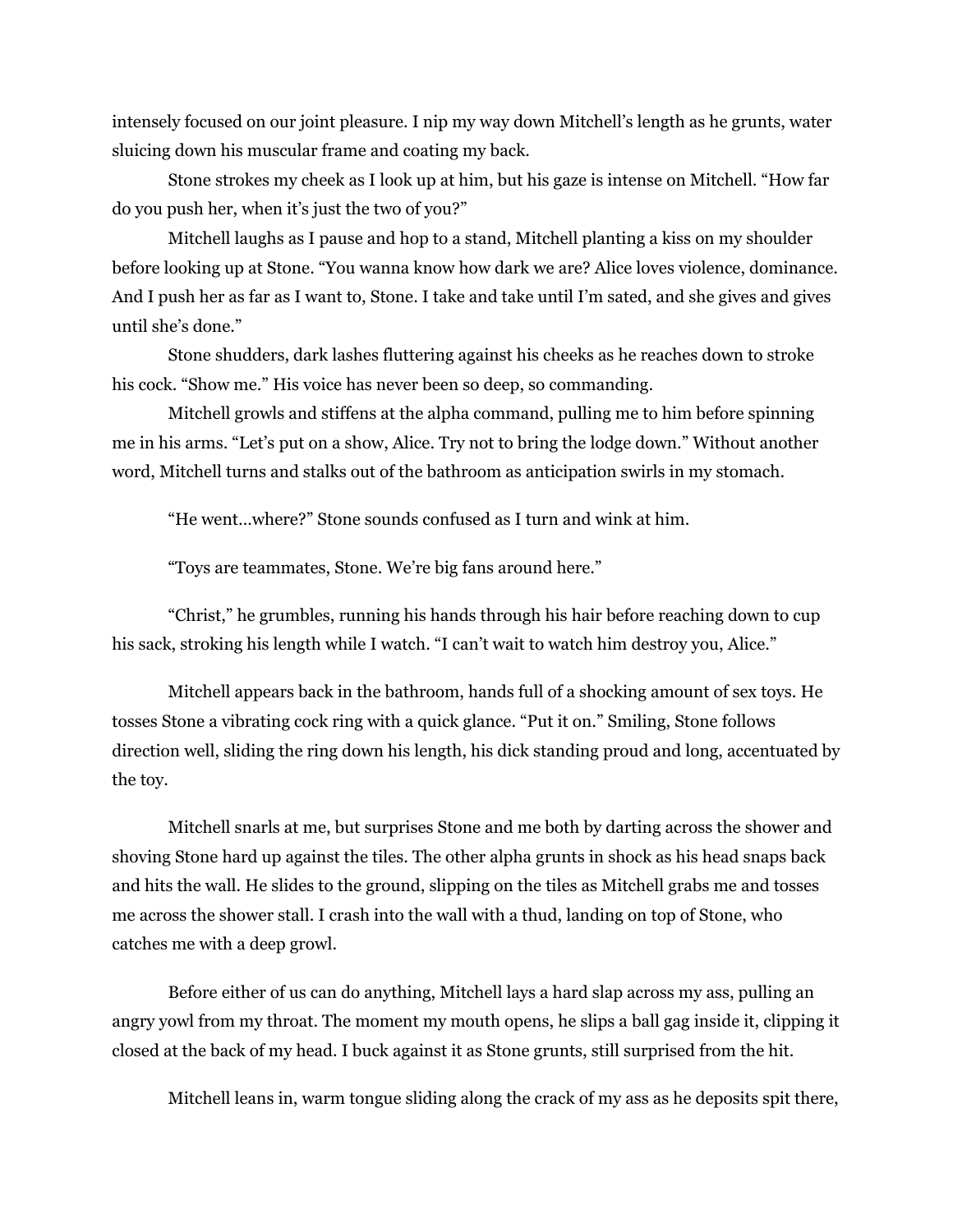his fingers slipping in and out of my pussy in slow, measured strokes.

I choke around the ball gag as I struggle to moan loud enough. Leaning back into Mitchell's warm heat, I cry out when something cold enters my pussy, stretching my walls as they flutter and clench around the toy.

"Hold it there," Mitchell commands Stone. "I need to get off."

Stone reaches down, eyes hooded with lust as he looks at me, perched atop his lap with a damn ball gag in my mouth. If he's shocked by Mitchell's violence, he says nothing, but reaches down and holds the dildo in place. Dark eyes lock onto mine.

The first slide of Mitchell's cock between my ass cheeks has me reeling, sparks streaking along the ceiling of the shower at his intrusion. With a heady grunt, he thrusts partway inside, heat skating along my skin as he fills me so damn full.

Once he's fully seated, Mitchell backs out fast and punches back inside faster, until he's taken up a punishing, brutal pace, his thighs slapping against the back of my legs as he fucks me with wild abandon. Concentrating on my power, I call the electricity in the air, and it dances around the water, tickling my mate as he groans and welcomes it. Stone grunts, beginning to move the dildo in and out of me as I hear the vibration of his cock ring speed up.

I need more, I want more. I want someone in my mouth while my mate is buried in my ass. I need more than this to get off. A needy whine leaves my throat as Mitchell wraps one arm around me and pushes harder, deeper, his orgasm building already. And then he comes, railing into me as he shatters, filling my ass with cum until it drips all over my thighs. And still he moves, fucking as he roars, Stone's chest heaving in front of me, and the dildo moving ever faster.

I'm on the knife's edge of release, but I'm not there yet. Mitchell slips out of me and flips me, pulling the dildo carefully out and tossing it aside. And then he grips Stone's cock and directs it into my ass while the other alpha grunts out a long string of expletives. Stone slips down flat onto the ground with me riding his cock, my pussy now available to Mitchell as he looms over us both.

Behind me, the vibration of Stone's cock ring picks up until it's a constant pulse in my ass, pushing me closer and closer as he grunts, rolling his hips to get movement around his dick.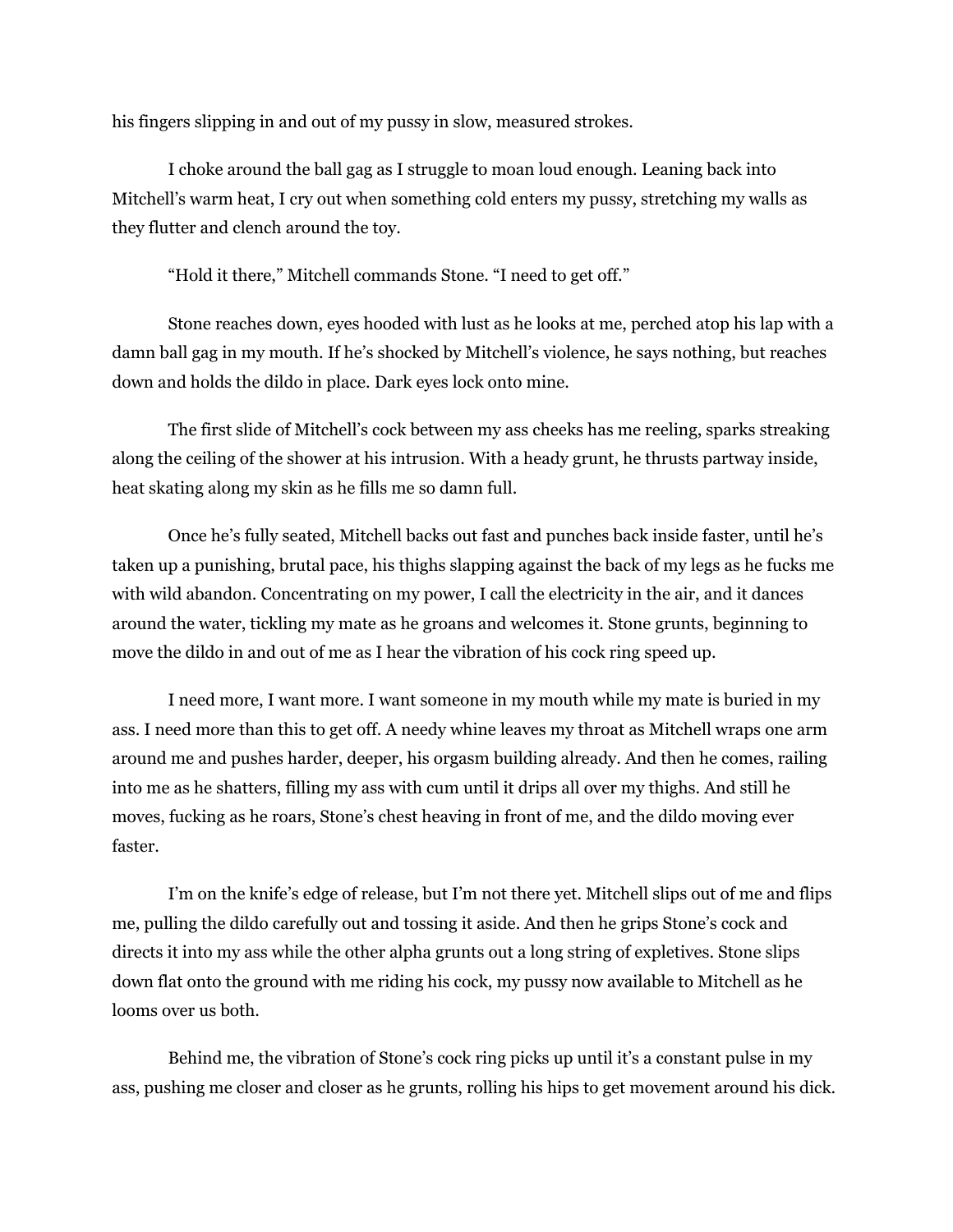"Goddamn, Alice. You're fucking perfection," he grunts, big hips rocking steadily as Mitchell eye fucks me.

"Lean backward, mate," Mitchell commands, his natural alpha dominance washing over me as my nipples pebble harder. But I do what I'm told, because Mitchell like this is pure dark deviance. I fucking love it.

When I lean backward, Stone cries out and arches his back. "Gonna fucking come, holy Christ. Alice…" my name breaks off on a groan as Mitchell lines his cock up with my entrance and slides in, one thick inch at a time. Stone and I are on the brink of ecstasy as I grip my ankles and feel Mitchell slide out, then in again.

"Fuck me, please," I beg him as he slides out slowly once more.

"I am fucking you, Alice," is his only response as he shifts slowly, steadily, driving me mad.

"So help me God," I growl as Stone's cries grow wilder and wilder. He's about to explode inside me, thrusting his hips harder and harder.

"You wanna come, Alice?" Mitchell growls, reaching forward to place one hand on my hip and one on my neck.

I gasp as he squeezes, dark stars bursting behind my eyelids as my breath comes in cracked, heavy rasps. Mitchell thrusts fast, picking up a brutal pace as Stone continues the punch of his hips. The elements call me as two alphas take their pleasure from my body. And knowing how good they feel because of me tosses me over the edge of ecstasy into bliss, release rocking my body as I scream around the gag.

Stone comes first, bellowing his ecstasy as his steady movements turn choppy and hard, my ass clapping against his lap as my back brushes against his chest. Every touch, every inch where our bodies connect is on fire as we chase release together.

And then Mitchell joins us, gnashing his teeth as his eyes roll back in his head. He pulls out, shooting jets of cum that coat my neck and chest and face as he roars. I watch in awe as my mate's orgasm lasts and lasts, until every drop is drained from him, my body on fire as our bond burns bright with need.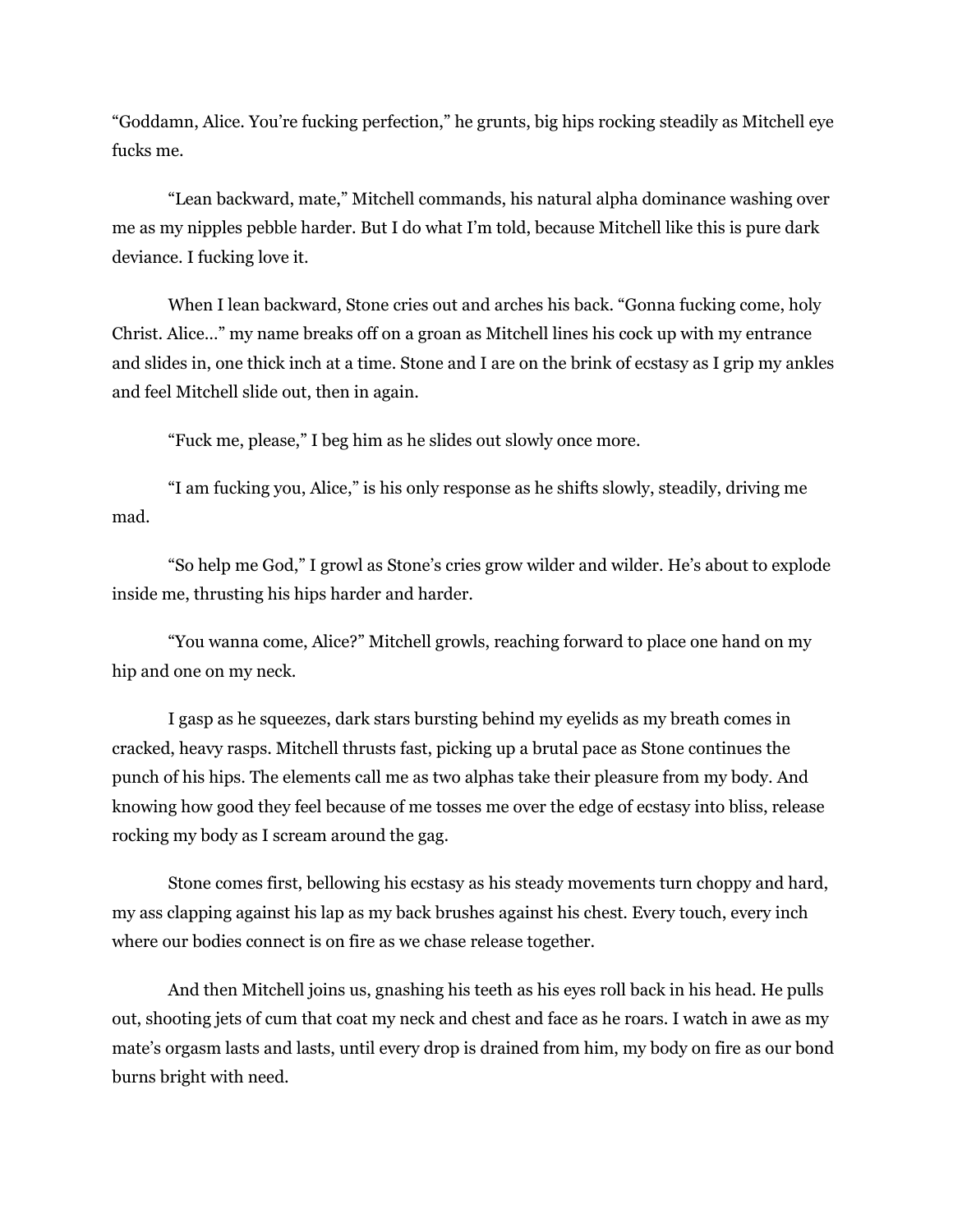His chest heaves as he comes down, reaching out to pull me up into his arms. He falls back against the wall with me cradled to his chest, undoing the ball gag and tossing it aside. Across from us, Stone is a limp noodle, the cock ring still vibrating as his muscles twitch, his chest rising and falling as water hits him.

A little giggle leaves my mouth as I call the electricity and send it sparking up Stone's leg and stomach.

"Oh fuck, oh goddamn what the hell," he cries out, yanking the cock ring off and tossing it out of the shower.

"Just a little fun," I chuckle as I lean back and let the water cascade over my hair.

"Not a little fun when you're shocking ten inches of alpha dick, Alice," Stone growls. But there's no bark to the growl. His voice is all sated, happy pleasure.

Mmm. Not a little at all.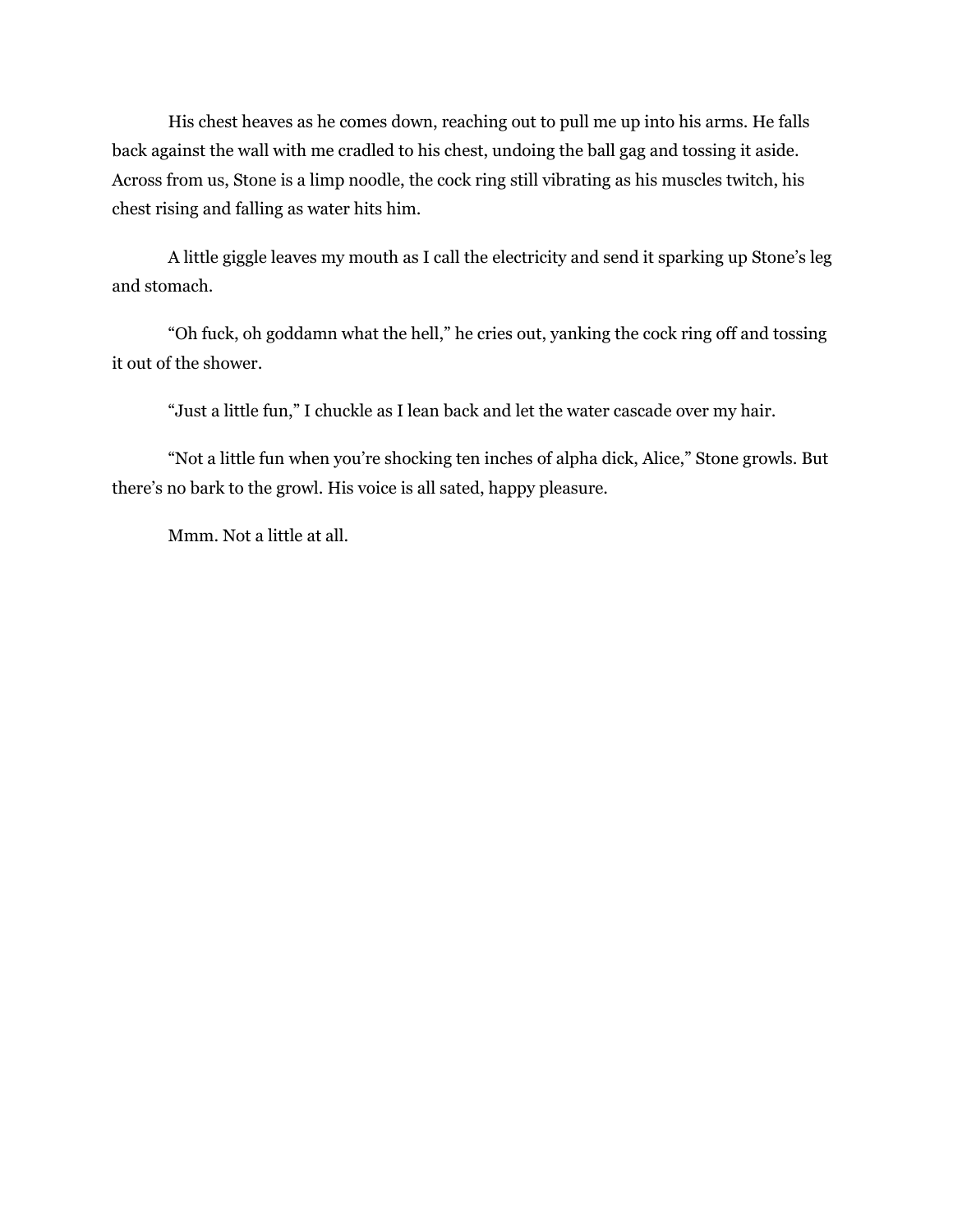# Mitchell

For the next half hour, Stone and I lavish affection on Alice. We wash her hair and her entire body, and then she sucks me off while he takes her from behind. Finally, our bond is sated and lazy, and Stone leaves us to get ready for today's events.

"I love you so fucking much," I whisper in her ear as I wrap a towel around her, pulling her back to my chest.

Through our bond, Alice pushes her unending love for me, her excitement at our plans for today, for everything.

We dress quietly, still basking in what we did last night. It's some of the hottest sex we've ever had, and I surprised even myself with my preferences during our connection with Stone.

It'll always be Alice and I. She's mine and I'm hers. But I'm a thousand fucking percent down with bringing extra fun into our bedroom. In fact, now that we've opened this door, I can't stop thinking of other ways we could get creative.

"Mitchell, focus," Alice jokes, slapping my chest with a knowing grin. "We need to get downstairs and get the bar ready before Orion and Mal come out of their room. He's promised to keep her in there until ten."

"Wonder what they're doing…" I say with a waggle of my brows.

Alice laughs. "Hmm, lemme guess. She's gorgeous and pregnant and he's an alpha, so hot as fuck pregnancy sex?"

Pregnancy sex. Goddamn, a new kink I didn't know I had. The idea of fucking a heavily pregnant Alice does things to me that feel dirty and naughty and delicious.

"Oh boy, we can unpack that later," Alice jokes as she tugs my fingertips. "Let's go, big boy."

Half an hour later, the bar looks like someone exploded a pink glitter bomb in here, and everyone from both packs mills around. Griz rubs Jude's stomach as he nips at her neck. I know he's got a pregnancy kink, so I suspect this entire day is going to turn him on.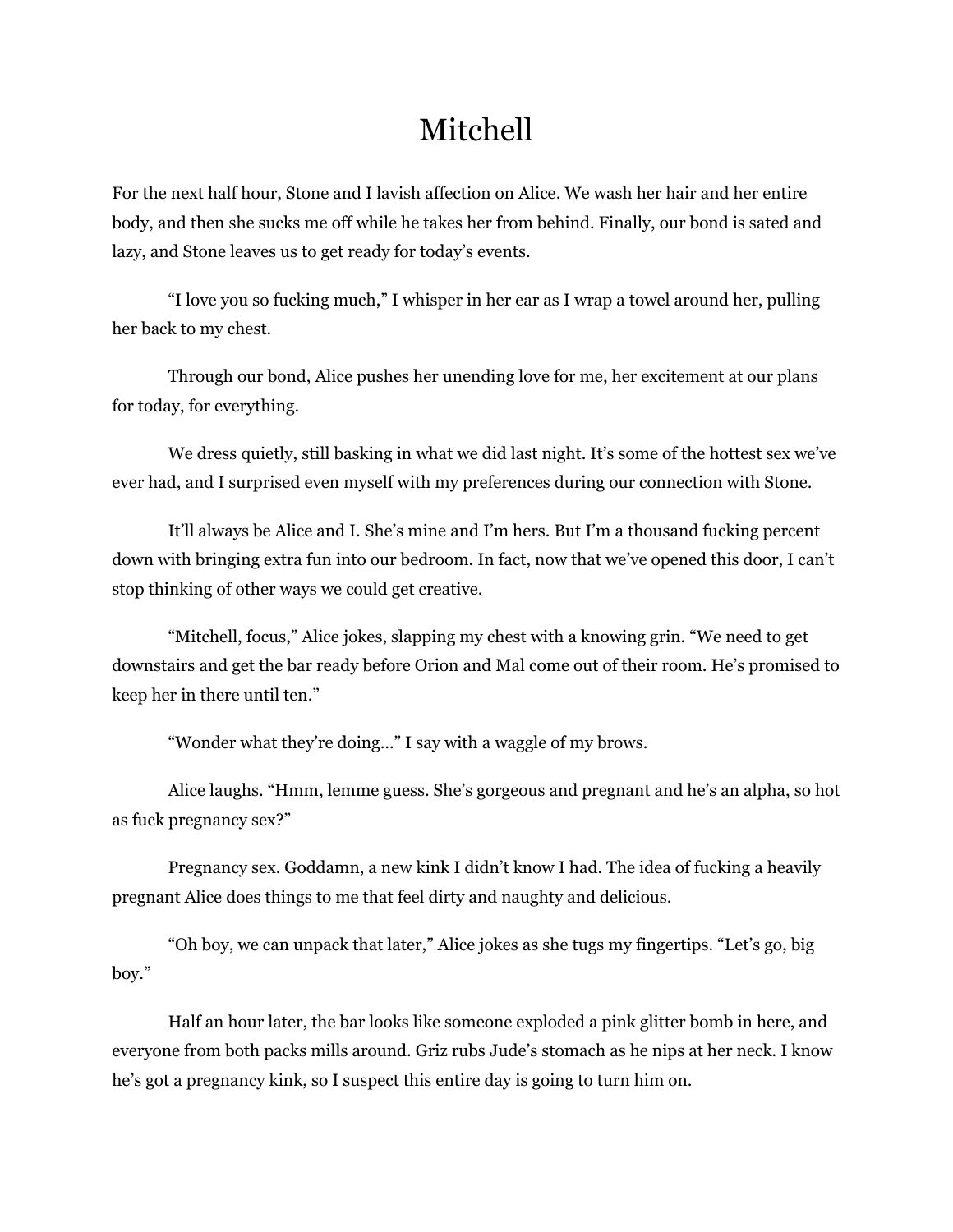Looking around at my pack, I smile. We're safe, we're thriving. We're growing. Samson and Pen laugh with James and Julia as Clay hovers on the edge of the crowd with Betty, Cherry and Asher. Connor and Brady arrive carrying dozens of pink boxes as Carmen directs them where to put everything. Mal is gonna lose her mind. Looking at my watch, I give Alice the look. The look that says it's time to get this show on the road. She nods, and everyone takes their places as I grab my walkie.

Pinging my pack enforcer's channel, I hold back a laugh. "Ri, I need you urgently downstairs please."

"Not now, Mitchell," snaps Mal into the walkie. "I don't bother you when you're having wild monkey sex or whatever the hell was going on in your room last night. Gimme ten minutes."

Snorting out a laugh, I try my best not to give everything away as I put my stern alpha voice on. "Mallory, I wouldn't ask Ri to come down if it wasn't important."

She issues a colorful series of expletives as Orion comes on. "Heard, alpha. I'm headed your way." There are sounds of a scuffle as Orion clicks off and the bar erupts into quiet laughter.

"This is so freaking great," roars Pen as Samson claps his hand over her mouth. "Quiet, mate. We do not want Mallory to hear you."

Pen snuggles into her mate's chest, stroking the back of his hand as he kisses the top of her head. Next to him, his mother in law and beautiful daughter sit on the edge of the bar, holding Samson's other hand. They arrived last week, and I've never seen him so blissfully happy.

*Child*. Our pack has its first child. And another on the way with Ri and Mal. It's…incredible. My heart is so fucking full. Alice and I built this pack together, and we're finally safe and free.

The sounds of angry stomping reach my ears and I gesture for everyone to be quiet. Mal's angry words ring through the lobby, something about bugging pregnant ladies and how damn uncomfortable she is. Orion comes through the bar door first, holding Mal just behind him. But when he pulls her around and we all yell surprise, Mal's mouth drops open.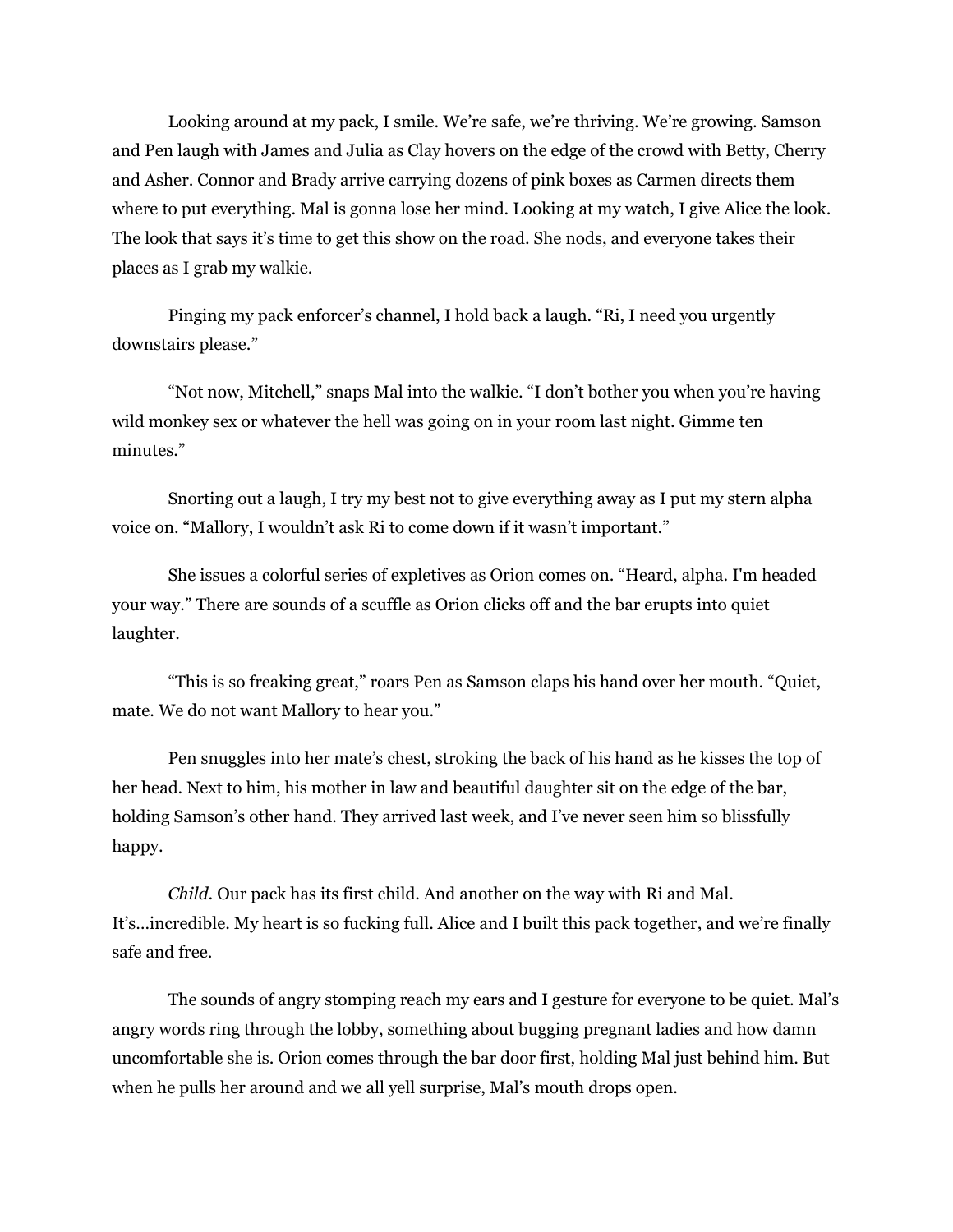She looks around from me to Alice to Pen and Samson, every one of our pack mates who spent time putting this together for her.

The room devolves into total insanity at that point, all the omegas crowding around Mal. And then there's an hour's worth of games and opening presents as we lavish our love on our pack enforcer and his growing family.

For another hour I watch my beautiful mate flit around the party, checking on everyone, helping Mal with her presents, being the incredible pack omega she's meant to be. Eventually my eyes find Stone's, and he gives me a wink before pouring a whiskey and sending it across the bar to me.

I don't think I've ever been this happy. And then my phone rings. It's Ansel, who I haven't spoken to in months, not since my big secret came out. I don't think there's any lingering animosity to him by anyone here, but I know all the alphas can hear him as Samson leaves Pen's side and comes over. "What does Ansel want, Mitchell?"

I listen to Ansel's request before laughing out loud. "Yeah, Ansel, patch him through, please." *My brother*, I mouth at Alice and Samson. Alice laughs as Samson's brows travel upward. "A brother?"

"Yeah," Alice chuckles. "Mitchell has three brothers. Which one is this, mate?"

"Nathaniel." I roll my eyes at Alice. My youngest brother is a reclusive genius. When his voice barrels through the phone, I hold in a laugh.

"I fucked Evangeline in the garage, Mitchell!" Nathaniel sounds horrified by this revelation, but I can only chuckle. I interviewed his assistant Evangeline and she's fucking perfect for him, just like I knew she would be. He goes on to explain about how he feels out of control, how this isn't normal, and I'd roll my eyes louder if I could, except that he sounds truly distressed. Looking over at Samson, I grin. "What do you think, seer? He says he's out of control around his omega…"

Samson grins, cocking his head to the side. I assume he's chatting with Rolf. "Sounds like a rut, alpha."

Well shit, there's a new one on me. But a rut sounds like a lot of fun. Stone laughs from behind the bar, shaking his head as he takes a sip of his whiskey. "It's a fuckload of fun." He